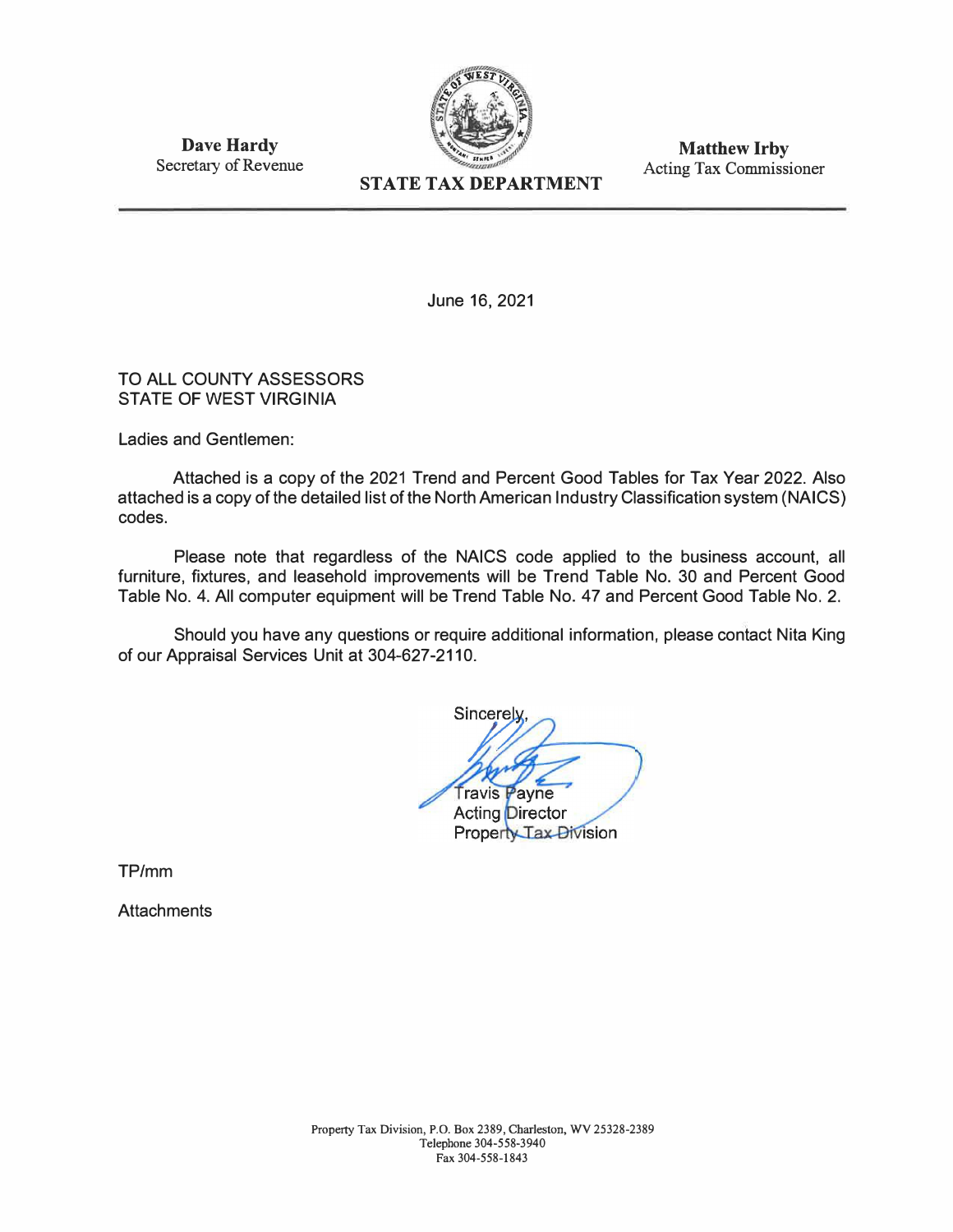|      | $\mathbf{1}$ | $\overline{2}$ | 3      | $\overline{4}$ | 5    | 6    | $\overline{7}$ |          |
|------|--------------|----------------|--------|----------------|------|------|----------------|----------|
| 2021 | 1.00         | 1.00           | 1.00   | 1.00           | 1.00 | 1.00 | 1.00           | 2021     |
| 2020 | 1.02         | 1.02           | 1.03   | 1.02           | 1.03 | 1.02 | 1.02           | 2020     |
| 2019 | 1.00         | 1.00           | 1.01   | 1.00           | 1.00 | 1.00 | 1.00           | 2019     |
| 2018 | 1.02         | 1.02           | 1.02   | 1.02           | 1.02 | 1.03 | 1.02           | 2018     |
| 2017 | 1.06         | 1.06           | 1.06   | 1.06           | 1.06 | 1.06 | 1.05           | 2017     |
| 2016 | 1.08         | 1.08           | 1.07   | 1.09           | 1.08 | 1.08 | 1.07           | 2016     |
| 2015 |              | 1.07           | 1.07   | 1.08           | 1.08 | 1.07 | 1.06           | 2015     |
| 2014 |              | 1.07           | 1.09   | 1.09           | 1.09 | 1.08 | 1.07           | 2014     |
| 2013 |              | 1.08           | $1.10$ | 1.10           | 1.11 | 1.09 | 1.09           | 2013     |
| 2012 |              |                | 1.13   | 1.11           | 1.11 | 1.09 | 1.10           | 2012     |
| 2011 |              |                | 1.16   | 1.14           | 1.14 | 1.12 | 1.13           | 2011     |
| 2010 |              |                |        | 1.18           | 1.17 | 1.16 |                | 2010     |
| 2009 |              |                |        | 1.17           | 1.17 | 1.15 |                | 2009     |
| 2008 |              |                |        |                | 1.20 | 1.18 |                | 2008     |
| 2007 |              |                |        |                | 1.23 | 1.23 |                | 2007     |
| 2006 |              |                |        |                | 1.28 | 1.31 |                | 2006     |
| 2005 |              |                |        |                |      | 1.37 |                | 2005     |
| 2004 |              |                |        |                |      | 1.49 |                | 2004     |
| 2003 |              |                |        |                |      | 1.54 |                | 2003     |
| 2002 |              |                |        |                |      | 1.57 |                | 2002     |
| 2001 |              |                |        |                |      |      |                | 2001     |
| 2000 |              |                |        |                |      |      |                | 2000     |
| 1999 |              |                |        |                |      |      |                | 1999     |
| 1998 |              |                |        |                |      |      |                | 1998     |
| 1997 |              |                |        |                |      |      |                | 1997     |
| 1996 |              |                |        |                |      |      |                | 1996     |
| 1995 |              |                |        |                |      |      |                | 1995     |
| 1994 |              |                |        |                |      |      |                | 1994     |
| 1993 |              |                |        |                |      |      |                | 1993     |
| 1992 |              |                |        |                |      |      |                | 1992     |
| 1991 |              |                |        |                |      |      |                | 1991     |
| 1990 |              |                |        |                |      |      |                | 1990     |
| 1989 |              |                |        |                |      |      |                | 1989     |
| 1988 |              |                |        |                |      |      |                | 1988     |
| 1987 |              |                |        |                |      |      |                | 1987     |
| 1986 |              |                |        |                |      |      |                | 1986     |
| 1985 |              |                |        |                |      |      |                | 1985     |
| 1984 |              |                |        |                |      |      |                | 1984     |
| 1983 |              |                |        |                |      |      |                | 1983     |
| 1982 |              |                |        |                |      |      |                | 1982     |
|      |              |                |        |                |      |      |                | 7/1/2021 |

**TREND SCHEDULE 2021**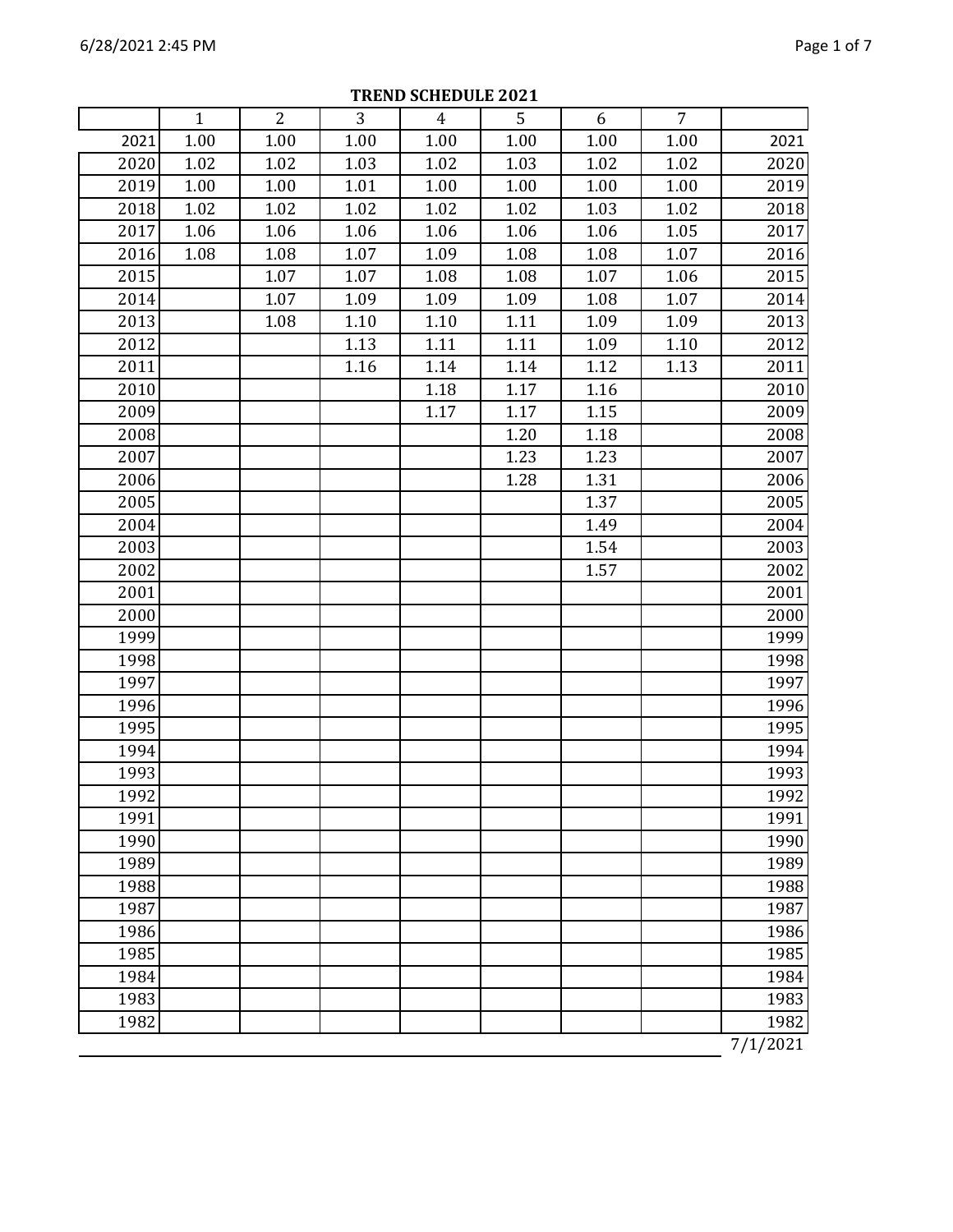|      | 8    | 9    | 10   | 11   | 12   | 13   | 14   |          |
|------|------|------|------|------|------|------|------|----------|
| 2021 | 1.00 | 1.00 | 1.00 | 1.00 | 1.00 | 1.00 | 1.00 | 2021     |
| 2020 | 1.02 | 1.02 | 1.02 | 1.02 | 1.01 | 1.04 | 1.01 | 2020     |
| 2019 | 1.00 | 1.00 | 1.00 | 1.00 | 1.00 | 1.00 | 1.01 | 2019     |
| 2018 | 1.02 | 1.02 | 1.02 | 1.02 | 1.03 | 1.02 | 1.02 | 2018     |
| 2017 | 1.06 | 1.06 | 1.06 | 1.05 | 1.05 | 1.07 | 1.06 | 2017     |
| 2016 | 1.08 | 1.09 | 1.09 | 1.07 | 1.07 | 1.09 | 1.08 | 2016     |
| 2015 | 1.08 | 1.08 | 1.08 |      |      | 1.09 | 1.07 | 2015     |
| 2014 | 1.09 | 1.09 | 1.09 |      |      | 1.11 | 1.08 | 2014     |
| 2013 | 1.10 | 1.11 | 1.11 |      |      | 1.13 | 1.10 | 2013     |
| 2012 | 1.11 | 1.12 | 1.12 |      |      |      | 1.11 | 2012     |
| 2011 | 1.15 | 1.15 | 1.15 |      |      |      | 1.14 | 2011     |
| 2010 | 1.18 |      | 1.19 |      |      |      |      | 2010     |
| 2009 | 1.18 |      | 1.19 |      |      |      |      | 2009     |
| 2008 | 1.20 |      | 1.21 |      |      |      |      | 2008     |
| 2007 | 1.25 |      | 1.26 |      |      |      |      | 2007     |
| 2006 | 1.34 |      | 1.34 |      |      |      |      | 2006     |
| 2005 | 1.41 |      |      |      |      |      |      | 2005     |
| 2004 | 1.51 |      |      |      |      |      |      | 2004     |
| 2003 | 1.57 |      |      |      |      |      |      | 2003     |
| 2002 | 1.59 |      |      |      |      |      |      | 2002     |
| 2001 |      |      |      |      |      |      |      | 2001     |
| 2000 |      |      |      |      |      |      |      | 2000     |
| 1999 |      |      |      |      |      |      |      | 1999     |
| 1998 |      |      |      |      |      |      |      | 1998     |
| 1997 |      |      |      |      |      |      |      | 1997     |
| 1996 |      |      |      |      |      |      |      | 1996     |
| 1995 |      |      |      |      |      |      |      | 1995     |
| 1994 |      |      |      |      |      |      |      | 1994     |
| 1993 |      |      |      |      |      |      |      | 1993     |
| 1992 |      |      |      |      |      |      |      | 1992     |
| 1991 |      |      |      |      |      |      |      | 1991     |
| 1990 |      |      |      |      |      |      |      | 1990     |
| 1989 |      |      |      |      |      |      |      | 1989     |
| 1988 |      |      |      |      |      |      |      | 1988     |
| 1987 |      |      |      |      |      |      |      | 1987     |
| 1986 |      |      |      |      |      |      |      | 1986     |
| 1985 |      |      |      |      |      |      |      | 1985     |
| 1984 |      |      |      |      |      |      |      | 1984     |
| 1983 |      |      |      |      |      |      |      | 1983     |
| 1982 |      |      |      |      |      |      |      | 1982     |
|      |      |      |      |      |      |      |      | 7/1/2021 |

**TREND SCHEDULE 2021**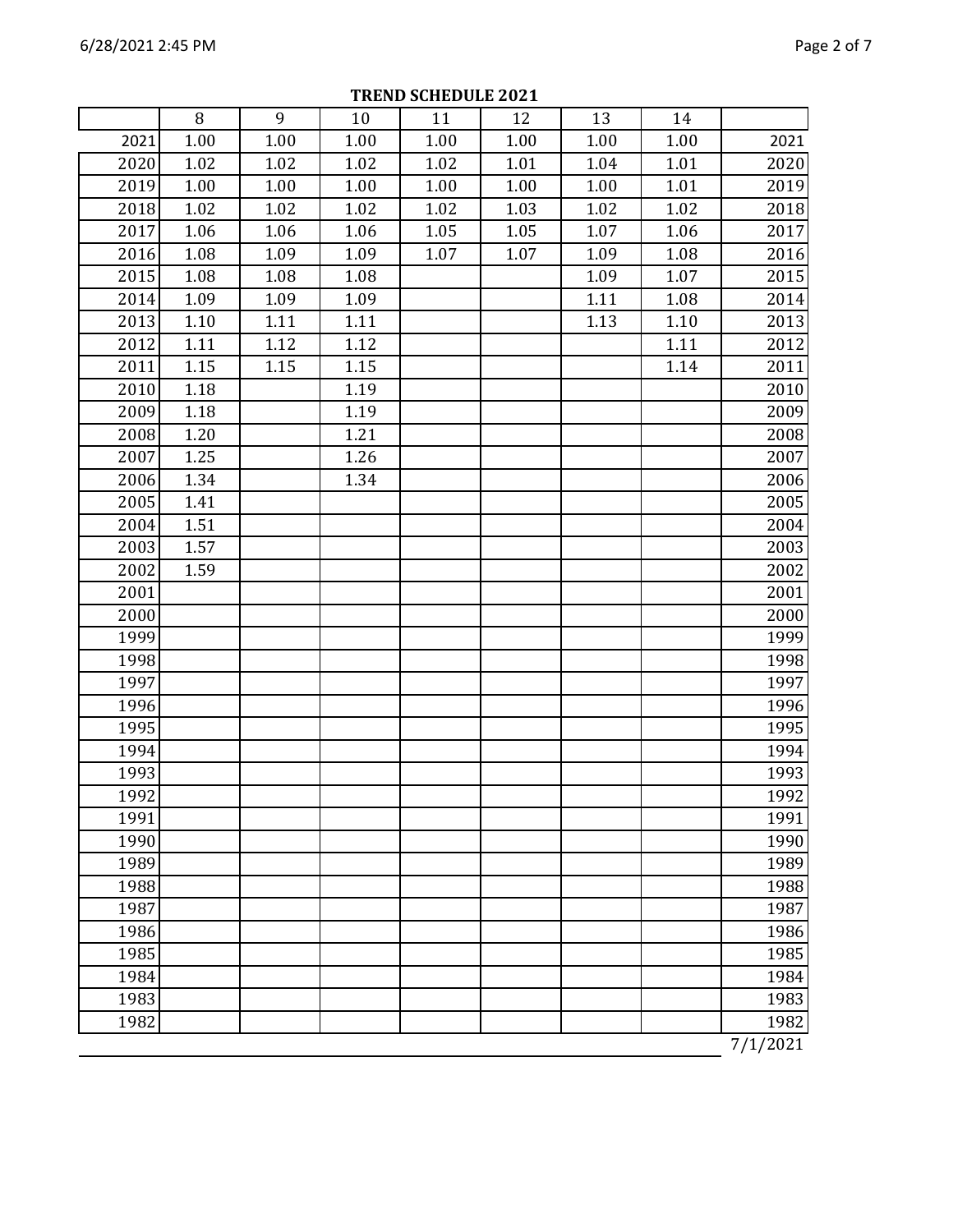|      | 15   | 16   | 17   | 18   | 19   | 20   | 21   |          |
|------|------|------|------|------|------|------|------|----------|
| 2021 | 1.00 | 1.00 | 1.00 | 1.00 | 1.00 | 1.00 | 1.00 | 2021     |
| 2020 | 1.02 | 1.02 | 1.03 | 1.02 | 1.02 | 1.02 | 1.02 | 2020     |
| 2019 | 1.01 | 1.00 | 1.01 | 0.99 | 0.99 | 1.00 | 1.00 | 2019     |
| 2018 | 1.02 | 1.02 | 1.02 | 1.03 | 1.02 | 1.02 | 1.02 | 2018     |
| 2017 | 1.04 | 1.06 | 1.05 | 1.07 | 1.07 | 1.06 | 1.05 | 2017     |
| 2016 | 1.05 | 1.08 | 1.07 | 1.09 | 1.06 | 1.08 | 1.07 | 2016     |
| 2015 | 1.05 | 1.07 | 1.07 | 1.07 | 1.06 | 1.07 | 1.06 | 2015     |
| 2014 | 1.07 | 1.08 | 1.09 | 1.07 | 1.06 | 1.08 | 1.07 | 2014     |
| 2013 | 1.08 | 1.10 | 1.10 | 1.07 | 1.05 | 1.09 | 1.08 | 2013     |
| 2012 | 1.10 | 1.11 | 1.12 | 1.06 | 1.07 | 1.10 | 1.09 | 2012     |
| 2011 | 1.14 | 1.14 | 1.15 | 1.09 | 1.13 | 1.13 | 1.12 | 2011     |
| 2010 |      | 1.17 |      | 1.15 |      |      |      | 2010     |
| 2009 |      | 1.17 |      | 1.13 |      |      |      | 2009     |
| 2008 |      | 1.19 |      | 1.15 |      |      |      | 2008     |
| 2007 |      | 1.24 |      | 1.20 |      |      |      | 2007     |
| 2006 |      | 1.33 |      | 1.29 |      |      |      | 2006     |
| 2005 |      |      |      |      |      |      |      | 2005     |
| 2004 |      |      |      |      |      |      |      | 2004     |
| 2003 |      |      |      |      |      |      |      | 2003     |
| 2002 |      |      |      |      |      |      |      | 2002     |
| 2001 |      |      |      |      |      |      |      | 2001     |
| 2000 |      |      |      |      |      |      |      | 2000     |
| 1999 |      |      |      |      |      |      |      | 1999     |
| 1998 |      |      |      |      |      |      |      | 1998     |
| 1997 |      |      |      |      |      |      |      | 1997     |
| 1996 |      |      |      |      |      |      |      | 1996     |
| 1995 |      |      |      |      |      |      |      | 1995     |
| 1994 |      |      |      |      |      |      |      | 1994     |
| 1993 |      |      |      |      |      |      |      | 1993     |
| 1992 |      |      |      |      |      |      |      | 1992     |
| 1991 |      |      |      |      |      |      |      | 1991     |
| 1990 |      |      |      |      |      |      |      | 1990     |
| 1989 |      |      |      |      |      |      |      | 1989     |
| 1988 |      |      |      |      |      |      |      | 1988     |
| 1987 |      |      |      |      |      |      |      | 1987     |
| 1986 |      |      |      |      |      |      |      | 1986     |
| 1985 |      |      |      |      |      |      |      | 1985     |
| 1984 |      |      |      |      |      |      |      | 1984     |
| 1983 |      |      |      |      |      |      |      | 1983     |
| 1982 |      |      |      |      |      |      |      | 1982     |
|      |      |      |      |      |      |      |      | 7/1/2021 |

**TREND SCHEDULE 2021**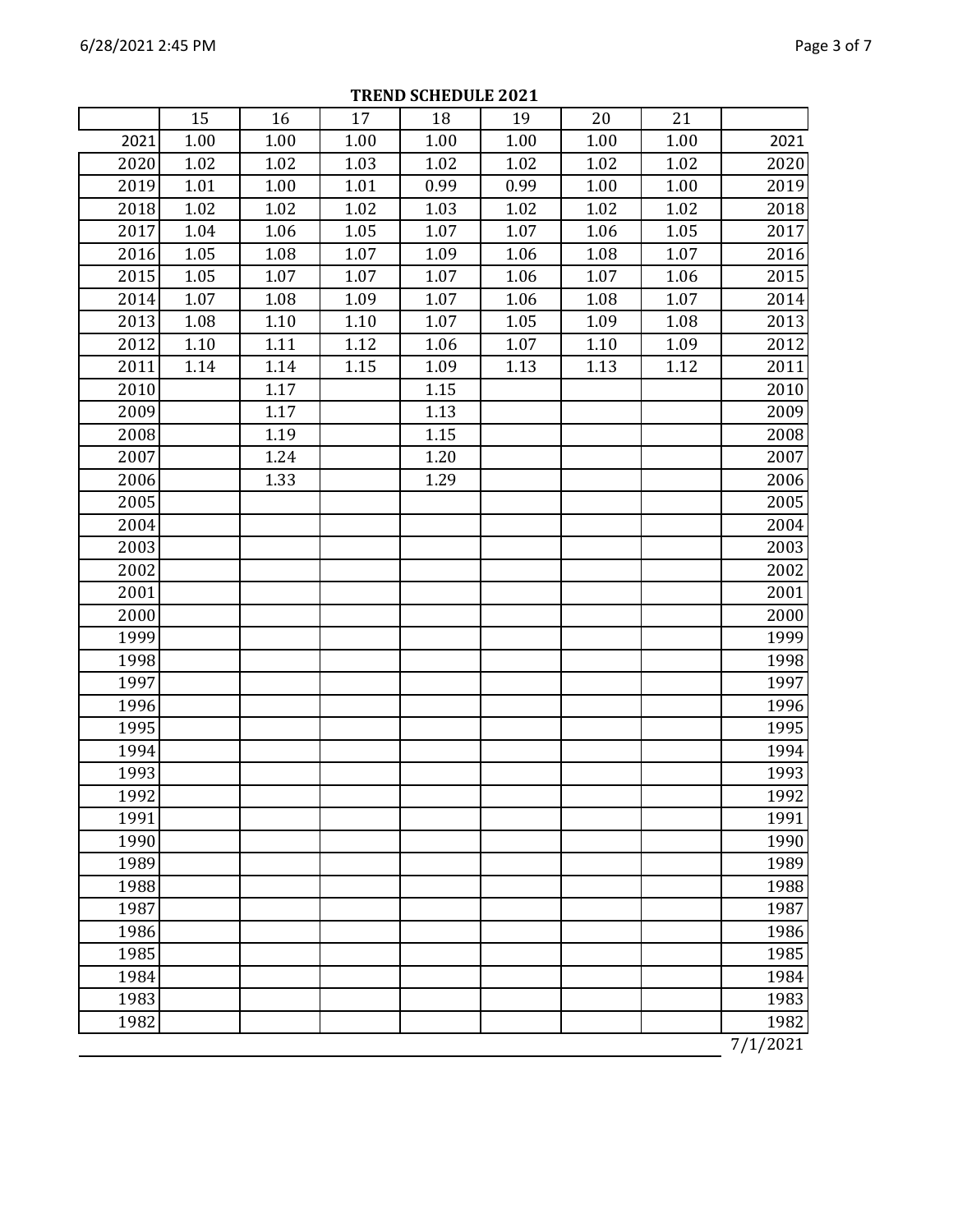|      | 22   | 23   | 24   | 25   | 26   | 27   | 28   |          |
|------|------|------|------|------|------|------|------|----------|
| 2021 | 1.00 | 1.00 | 1.00 | 1.00 | 1.00 | 1.00 | 1.00 | 2021     |
| 2020 | 1.02 | 1.02 | 1.02 | 1.02 | 1.03 | 1.02 | 1.01 | 2020     |
| 2019 | 1.00 | 1.00 | 1.01 | 1.00 | 1.00 | 1.00 | 1.00 | 2019     |
| 2018 | 1.03 | 1.02 | 1.02 | 1.02 | 1.03 | 1.02 | 1.02 | 2018     |
| 2017 | 1.06 | 1.06 | 1.05 | 1.06 | 1.07 | 1.05 | 1.06 | 2017     |
| 2016 | 1.08 | 1.08 | 1.07 | 1.08 | 1.09 | 1.07 | 1.08 | 2016     |
| 2015 |      | 1.07 | 1.07 | 1.07 | 1.08 | 1.06 |      | 2015     |
| 2014 |      | 1.08 | 1.09 | 1.08 | 1.09 | 1.07 |      | 2014     |
| 2013 |      | 1.10 | 1.11 | 1.10 | 1.11 | 1.08 |      | 2013     |
| 2012 |      | 1.11 | 1.12 | 1.10 | 1.11 | 1.09 |      | 2012     |
| 2011 |      | 1.14 | 1.15 | 1.14 | 1.15 | 1.13 |      | 2011     |
| 2010 |      |      | 1.18 | 1.17 |      | 1.16 |      | 2010     |
| 2009 |      |      | 1.19 | 1.16 |      | 1.14 |      | 2009     |
| 2008 |      |      | 1.21 |      |      |      |      | 2008     |
| 2007 |      |      | 1.25 |      |      |      |      | 2007     |
| 2006 |      |      | 1.32 |      |      |      |      | 2006     |
| 2005 |      |      | 1.37 |      |      |      |      | 2005     |
| 2004 |      |      | 1.45 |      |      |      |      | 2004     |
| 2003 |      |      | 1.49 |      |      |      |      | 2003     |
| 2002 |      |      | 1.51 |      |      |      |      | 2002     |
| 2001 |      |      |      |      |      |      |      | 2001     |
| 2000 |      |      |      |      |      |      |      | 2000     |
| 1999 |      |      |      |      |      |      |      | 1999     |
| 1998 |      |      |      |      |      |      |      | 1998     |
| 1997 |      |      |      |      |      |      |      | 1997     |
| 1996 |      |      |      |      |      |      |      | 1996     |
| 1995 |      |      |      |      |      |      |      | 1995     |
| 1994 |      |      |      |      |      |      |      | 1994     |
| 1993 |      |      |      |      |      |      |      | 1993     |
| 1992 |      |      |      |      |      |      |      | 1992     |
| 1991 |      |      |      |      |      |      |      | 1991     |
| 1990 |      |      |      |      |      |      |      | 1990     |
| 1989 |      |      |      |      |      |      |      | 1989     |
| 1988 |      |      |      |      |      |      |      | 1988     |
| 1987 |      |      |      |      |      |      |      | 1987     |
| 1986 |      |      |      |      |      |      |      | 1986     |
| 1985 |      |      |      |      |      |      |      | 1985     |
| 1984 |      |      |      |      |      |      |      | 1984     |
| 1983 |      |      |      |      |      |      |      | 1983     |
| 1982 |      |      |      |      |      |      |      | 1982     |
|      |      |      |      |      |      |      |      | 7/1/2021 |

**TREND SCHEDULE 2021**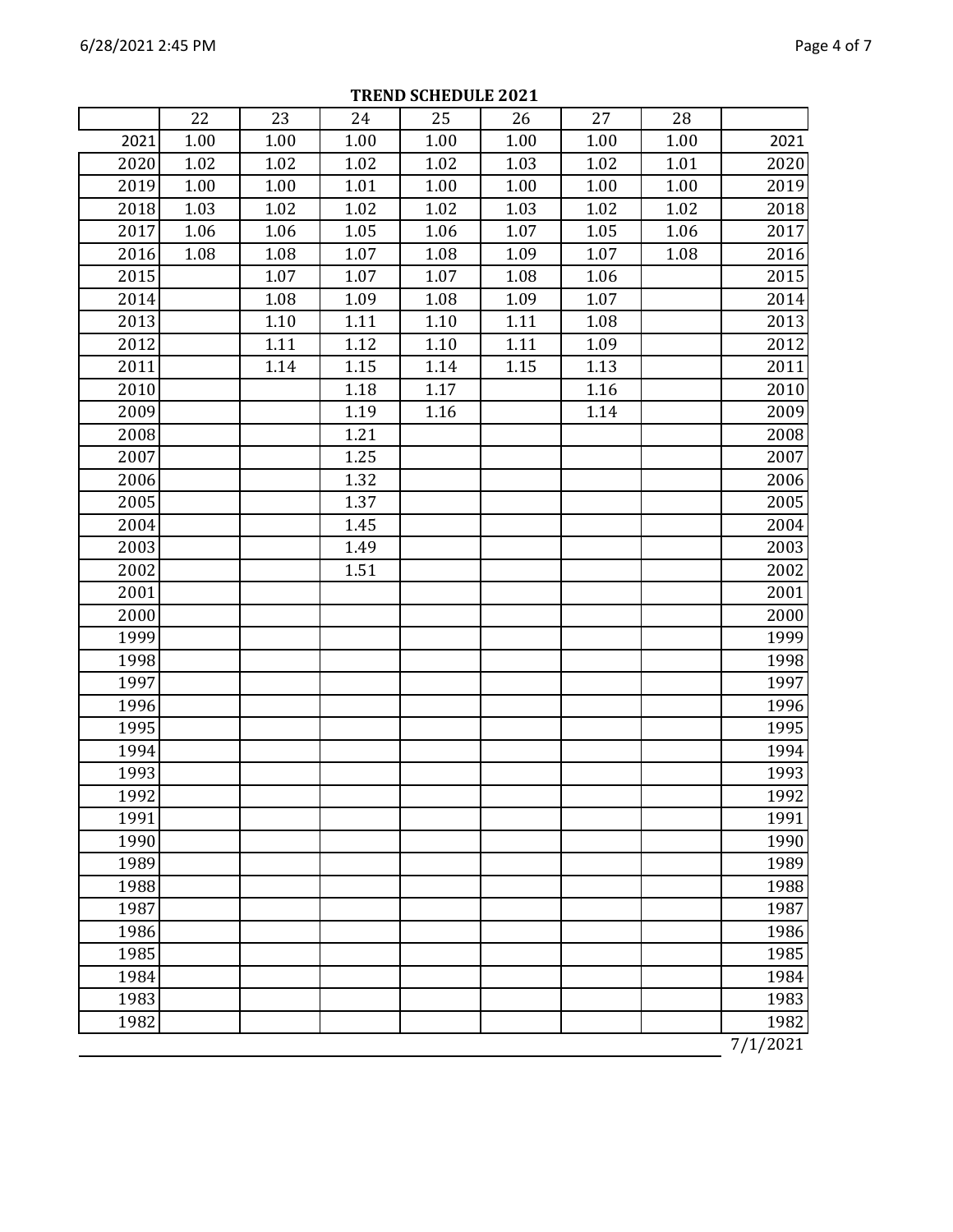|      | 29   | 30   | 31   | 32   | 33   | 34   | 35   |          |
|------|------|------|------|------|------|------|------|----------|
| 2021 | 1.00 | 1.00 | 1.00 | 1.00 | 1.00 | 1.00 | 1.00 | 2021     |
| 2020 | 1.03 | 1.03 | 1.02 | 1.03 | 1.02 | 1.02 | 1.03 | 2020     |
| 2019 | 1.01 | 1.00 | 1.01 | 1.00 | 1.00 | 1.00 | 1.00 | 2019     |
| 2018 | 1.02 | 1.02 | 1.02 | 1.02 | 1.02 | 1.02 | 1.03 | 2018     |
| 2017 | 1.05 | 1.06 | 1.05 | 1.06 | 1.06 | 1.06 | 1.06 | 2017     |
| 2016 | 1.07 | 1.09 | 1.07 | 1.09 | 1.08 | 1.08 | 1.08 | 2016     |
| 2015 | 1.07 | 1.07 | 1.06 | 1.09 |      | 1.07 | 1.07 | 2015     |
| 2014 | 1.08 | 1.08 | 1.08 | 1.10 |      | 1.08 | 1.08 | 2014     |
| 2013 | 1.09 | 1.09 | 1.09 | 1.12 |      | 1.09 | 1.10 | 2013     |
| 2012 |      | 1.11 | 1.09 | 1.14 |      | 1.10 | 1.11 | 2012     |
| 2011 |      | 1.13 | 1.12 | 1.17 |      | 1.13 | 1.14 | 2011     |
| 2010 |      |      |      | 1.21 |      | 1.17 |      | 2010     |
| 2009 |      |      |      | 1.21 |      | 1.15 |      | 2009     |
| 2008 |      |      |      |      |      | 1.19 |      | 2008     |
| 2007 |      |      |      |      |      | 1.25 |      | 2007     |
| 2006 |      |      |      |      |      | 1.32 |      | 2006     |
| 2005 |      |      |      |      |      |      |      | 2005     |
| 2004 |      |      |      |      |      |      |      | 2004     |
| 2003 |      |      |      |      |      |      |      | 2003     |
| 2002 |      |      |      |      |      |      |      | 2002     |
| 2001 |      |      |      |      |      |      |      | 2001     |
| 2000 |      |      |      |      |      |      |      | 2000     |
| 1999 |      |      |      |      |      |      |      | 1999     |
| 1998 |      |      |      |      |      |      |      | 1998     |
| 1997 |      |      |      |      |      |      |      | 1997     |
| 1996 |      |      |      |      |      |      |      | 1996     |
| 1995 |      |      |      |      |      |      |      | 1995     |
| 1994 |      |      |      |      |      |      |      | 1994     |
| 1993 |      |      |      |      |      |      |      | 1993     |
| 1992 |      |      |      |      |      |      |      | 1992     |
| 1991 |      |      |      |      |      |      |      | 1991     |
| 1990 |      |      |      |      |      |      |      | 1990     |
| 1989 |      |      |      |      |      |      |      | 1989     |
| 1988 |      |      |      |      |      |      |      | 1988     |
| 1987 |      |      |      |      |      |      |      | 1987     |
| 1986 |      |      |      |      |      |      |      | 1986     |
| 1985 |      |      |      |      |      |      |      | 1985     |
| 1984 |      |      |      |      |      |      |      | 1984     |
| 1983 |      |      |      |      |      |      |      | 1983     |
| 1982 |      |      |      |      |      |      |      | 1982     |
|      |      |      |      |      |      |      |      | 7/1/2021 |

**TREND SCHEDULE 2021**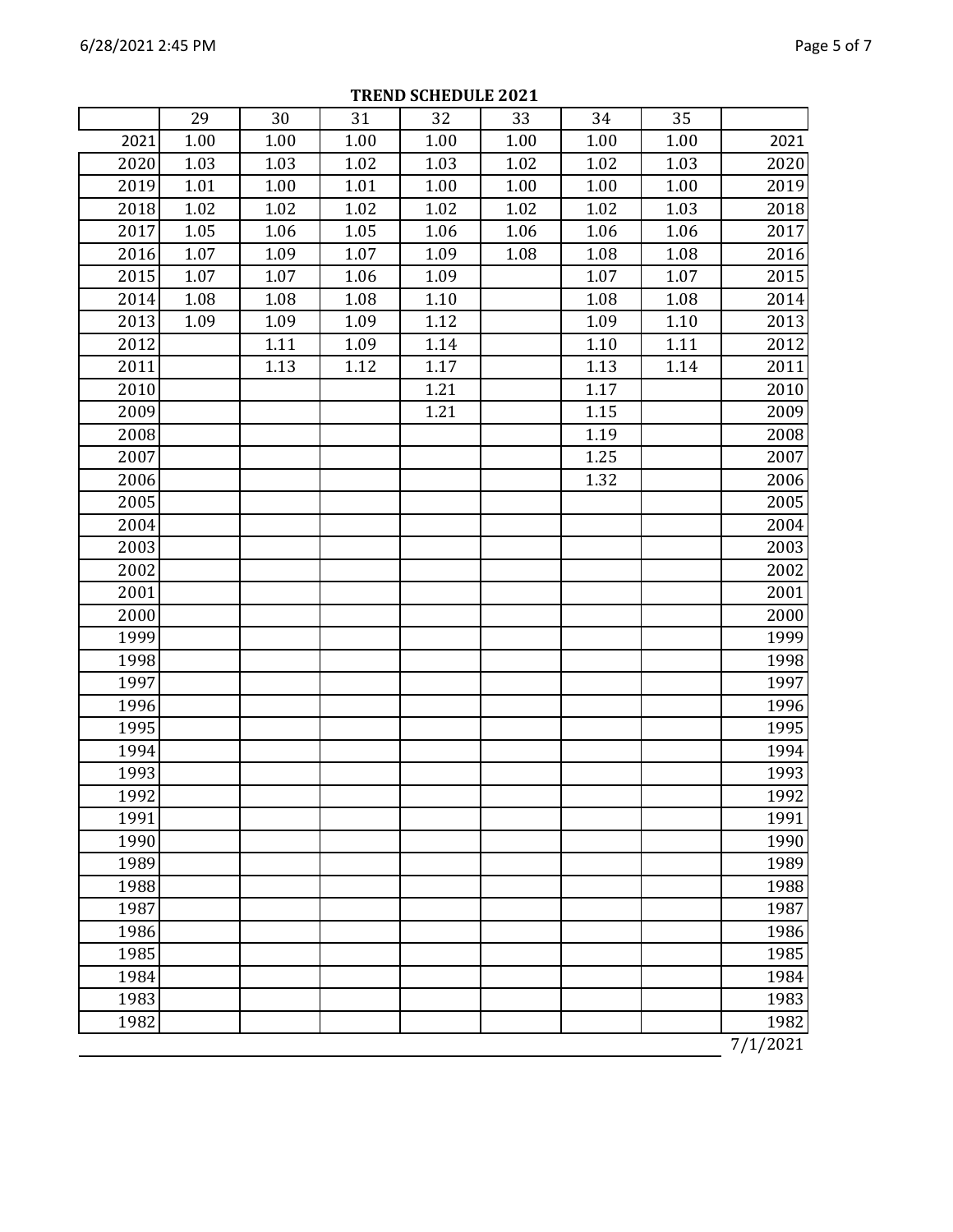|      | 36   | 37   | 38   | 39   | 40   | 41   | 42   |          |
|------|------|------|------|------|------|------|------|----------|
| 2021 | 1.00 | 1.00 | 1.00 | 1.00 | 1.00 | 1.00 | 1.00 | 2021     |
| 2020 | 1.01 | 1.02 | 1.02 | 1.02 | 1.01 | 1.02 | 1.01 | 2020     |
| 2019 | 1.00 | 1.00 | 1.00 | 1.01 | 1.00 | 1.00 | 1.00 | 2019     |
| 2018 | 1.02 | 1.02 | 1.02 | 1.02 | 1.02 | 1.02 | 1.02 | 2018     |
| 2017 | 1.05 | 1.06 | 1.06 | 1.06 | 1.05 | 1.06 | 1.05 | 2017     |
| 2016 | 1.06 | 1.08 | 1.08 | 1.08 | 1.08 | 1.08 | 1.07 | 2016     |
| 2015 | 1.05 | 1.07 | 1.07 | 1.08 | 1.07 | 1.08 | 1.06 | 2015     |
| 2014 | 1.06 | 1.07 | 1.08 | 1.09 | 1.08 | 1.09 | 1.07 | 2014     |
| 2013 | 1.07 | 1.08 | 1.10 | 1.11 | 1.09 | 1.11 | 1.08 | 2013     |
| 2012 | 1.07 | 1.08 |      | 1.13 |      | 1.12 | 1.09 | 2012     |
| 2011 | 1.11 | 1.11 |      | 1.16 |      | 1.15 | 1.12 | 2011     |
| 2010 | 1.13 |      |      |      |      |      | 1.16 | 2010     |
| 2009 | 1.12 |      |      |      |      |      | 1.13 | 2009     |
| 2008 | 1.16 |      |      |      |      |      |      | 2008     |
| 2007 | 1.22 |      |      |      |      |      |      | 2007     |
| 2006 | 1.30 |      |      |      |      |      |      | 2006     |
| 2005 |      |      |      |      |      |      |      | 2005     |
| 2004 |      |      |      |      |      |      |      | 2004     |
| 2003 |      |      |      |      |      |      |      | 2003     |
| 2002 |      |      |      |      |      |      |      | 2002     |
| 2001 |      |      |      |      |      |      |      | 2001     |
| 2000 |      |      |      |      |      |      |      | 2000     |
| 1999 |      |      |      |      |      |      |      | 1999     |
| 1998 |      |      |      |      |      |      |      | 1998     |
| 1997 |      |      |      |      |      |      |      | 1997     |
| 1996 |      |      |      |      |      |      |      | 1996     |
| 1995 |      |      |      |      |      |      |      | 1995     |
| 1994 |      |      |      |      |      |      |      | 1994     |
| 1993 |      |      |      |      |      |      |      | 1993     |
| 1992 |      |      |      |      |      |      |      | 1992     |
| 1991 |      |      |      |      |      |      |      | 1991     |
| 1990 |      |      |      |      |      |      |      | 1990     |
| 1989 |      |      |      |      |      |      |      | 1989     |
| 1988 |      |      |      |      |      |      |      | 1988     |
| 1987 |      |      |      |      |      |      |      | 1987     |
| 1986 |      |      |      |      |      |      |      | 1986     |
| 1985 |      |      |      |      |      |      |      | 1985     |
| 1984 |      |      |      |      |      |      |      | 1984     |
| 1983 |      |      |      |      |      |      |      | 1983     |
| 1982 |      |      |      |      |      |      |      | 1982     |
|      |      |      |      |      |      |      |      | 7/1/2021 |

**TREND SCHEDULE 2021**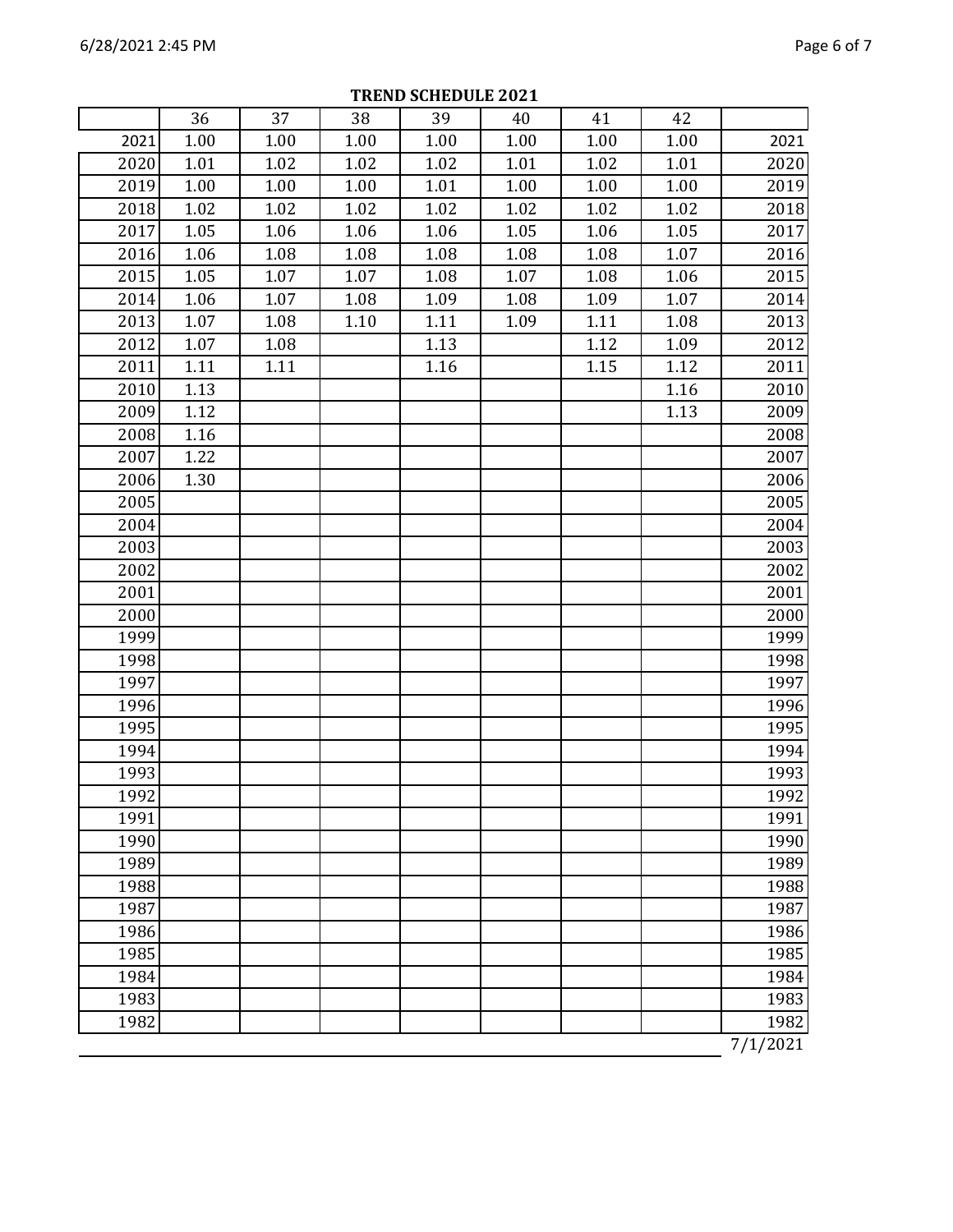|      | 43   | 44   | 45   | 46   | 47   |          |
|------|------|------|------|------|------|----------|
| 2021 | 1.00 | 1.00 | 1.00 | 1.00 | 1.00 | 2021     |
| 2020 | 1.01 | 1.00 | 1.02 | 1.03 | 1.00 | 2020     |
| 2019 | 1.00 | 1.00 | 1.00 | 1.00 | 1.00 | 2019     |
| 2018 | 1.03 | 1.00 | 1.02 | 1.02 | 1.00 | 2018     |
| 2017 | 1.06 | 1.00 | 1.05 | 1.06 | 1.00 | 2017     |
| 2016 | 1.08 | 1.00 | 1.07 | 1.09 | 1.00 | 2016     |
| 2015 | 1.06 | 1.00 | 1.05 | 1.08 |      | 2015     |
| 2014 | 1.07 | 1.00 | 1.06 | 1.09 |      | 2014     |
| 2013 | 1.08 | 1.00 | 1.07 | 1.10 |      | 2013     |
| 2012 | 1.08 | 1.00 | 1.08 | 1.11 |      | 2012     |
| 2011 | 1.11 | 1.00 | 1.11 | 1.14 |      | 2011     |
| 2010 | 1.15 | 1.00 | 1.13 | 1.17 |      | 2010     |
| 2009 | 1.14 | 1.00 | 1.12 | 1.17 |      | 2009     |
| 2008 |      | 1.00 |      | 1.20 |      | 2008     |
| 2007 |      | 1.00 |      | 1.24 |      | 2007     |
| 2006 |      | 1.00 |      | 1.30 |      | 2006     |
| 2005 |      | 1.00 |      | 1.36 |      | 2005     |
| 2004 |      | 1.00 |      | 1.46 |      | 2004     |
| 2003 |      | 1.00 |      | 1.50 |      | 2003     |
| 2002 |      | 1.00 |      | 1.53 |      | 2002     |
| 2001 |      | 1.00 |      | 1.54 |      | 2001     |
| 2000 |      |      |      | 1.55 |      | 2000     |
| 1999 |      |      |      | 1.57 |      | 1999     |
| 1998 |      |      |      | 1.58 |      | 1998     |
| 1997 |      |      |      | 1.59 |      | 1997     |
| 1996 |      |      |      | 1.61 |      | 1996     |
| 1995 |      |      |      | 1.64 |      | 1995     |
| 1994 |      |      |      | 1.69 |      | 1994     |
| 1993 |      |      |      | 1.74 |      | 1993     |
| 1992 |      |      |      | 1.78 |      | 1992     |
| 1991 |      |      |      | 1.83 |      | 1991     |
| 1990 |      |      |      | 1.98 |      | 1990     |
| 1989 |      |      |      |      |      | 1989     |
| 1988 |      |      |      |      |      | 1988     |
| 1987 |      |      |      |      |      | 1987     |
| 1986 |      |      |      |      |      | 1986     |
| 1985 |      |      |      |      |      | 1985     |
| 1984 |      |      |      |      |      | 1984     |
| 1983 |      |      |      |      |      | 1983     |
| 1982 |      |      |      |      |      | 1982     |
|      |      |      |      |      |      | 7/1/2021 |

**TREND SCHEDULE 2021**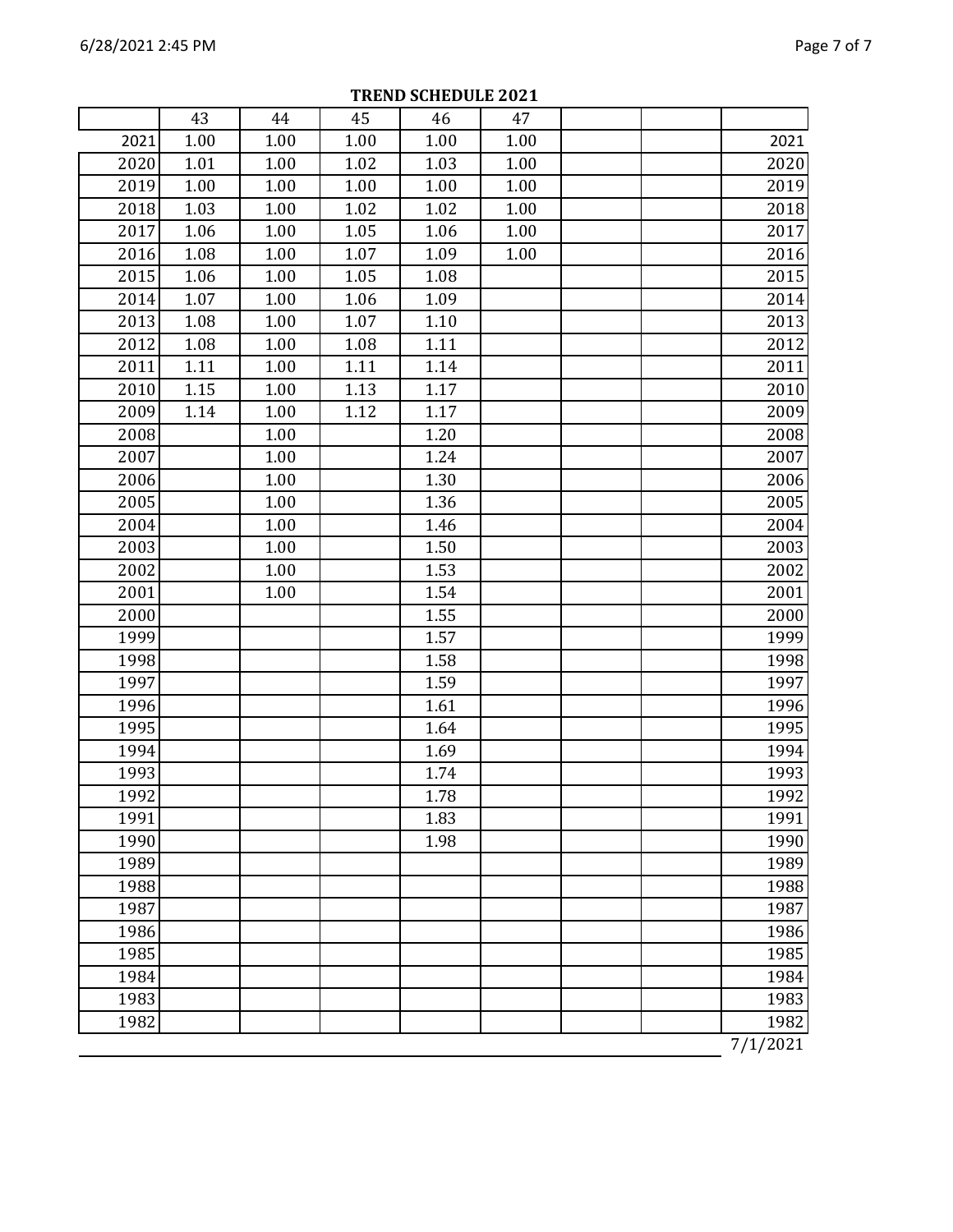| <b>Exepectancy</b>   | $\overline{2}$ | 3       | 4        | PEI RECIATION I ERCENTAGE<br>5 | 6               | $\overline{7}$ | 8        | 9               |
|----------------------|----------------|---------|----------|--------------------------------|-----------------|----------------|----------|-----------------|
| <b>Effective Age</b> | <b>5 YEARS</b> | 8 YEARS | 10 YEARS | <b>12 YEARS</b>                | <b>15 YEARS</b> | 20 YEARS       | 25 YEARS | <b>30 YEARS</b> |
|                      |                |         |          |                                |                 |                |          |                 |
| 2021                 | 15.00          | 10.00   | 8.00     | 6.00                           | 5.00            | 3.00           | 2.00     | 2.00            |
| 2020                 | 31.00          | 21.00   | 16.00    | 13.00                          | 10.00           | 7.00           | 5.00     | 3.00            |
| 2019                 | 48.00          | 33.00   | 24.00    | 20.00                          | 15.00           | 10.00          | 7.00     | 5.00            |
| 2018                 | 66.00          | 46.00   | 33.00    | 27.00                          | 21.00           | 14.00          | 10.00    | 7.00            |
| 2017                 | 77.00          | 57.00   | 42.00    | 34.00                          | 27.00           | 18.00          | 13.00    | 9.00            |
| 2016                 | 82.00          | 67.00   | 51.00    | 42.00                          | 32.00           | 22.00          | 16.00    | 11.00           |
| 2015                 |                | 74.00   | 61.00    | 50.00                          | 38.00           | 26.00          | 19.00    | 14.00           |
| 2014                 |                | 78.00   | 70.00    | 57.00                          | 45.00           | 30.00          | 22.00    | 16.00           |
| 2013                 |                | 80.00   | 76.00    | 64.00                          | 51.00           | 35.00          | 25.00    | 18.00           |
| 2012                 |                |         | 79.00    | 71.00                          | 57.00           | 40.00          | 29.00    | 21.00           |
| 2011                 |                |         | 80.00    | 76.00                          | 63.00           | 45.00          | 32.00    | 24.00           |
| 2010                 |                |         |          | 78.00                          | 69.00           | 50.00          | 36.00    | 26.00           |
| 2009                 |                |         |          | 80.00                          | 74.00           | 55.00          | 40.00    | 29.00           |
| 2008                 |                |         |          |                                | 77.00           | 60.00          | 44.00    | 32.00           |
| 2007                 |                |         |          |                                | 79.00           | 65.00          | 48.00    | 35.00           |
| 2006                 |                |         |          |                                | 80.00           | 69.00          | 52.00    | 39.00           |
| 2005                 |                |         |          |                                |                 | 73.00          | 56.00    | 42.00           |
| 2004                 |                |         |          |                                |                 | 76.00          | 61.00    | 46.00           |
| 2003                 |                |         |          |                                |                 | 78.00          | 66.00    | 49.00           |
| 2002                 |                |         |          |                                |                 | 79.00          | 70.00    | 53.00           |
| 2001                 |                |         |          |                                |                 | 80.00          | 70.00    | 53.00           |
| 2000                 |                |         |          |                                |                 |                | 74.00    | 60.00           |
| 1999                 |                |         |          |                                |                 |                | 74.00    | 60.00           |
| 1998                 |                |         |          |                                |                 |                | 77.00    | 66.00           |
| 1997                 |                |         |          |                                |                 |                | 77.00    | 66.00           |
| 1996                 |                |         |          |                                |                 |                | 79.00    | 72.00           |
| 1995                 |                |         |          |                                |                 |                |          | 72.00           |
| 1994                 |                |         |          |                                |                 |                |          | 77.00           |
| 1993                 |                |         |          |                                |                 |                |          | 77.00           |
| 1992                 |                |         |          |                                |                 |                |          | 79.00           |
| 1991                 |                |         |          |                                |                 |                |          | 79.00           |
| 1990                 |                |         |          |                                |                 |                |          | 80.00           |
| 1989                 |                |         |          |                                |                 |                |          | 80.00           |
| 1988                 |                |         |          |                                |                 |                |          |                 |

# **NORMAL DEPRECIATION PERCENTAGE**

7/1/2021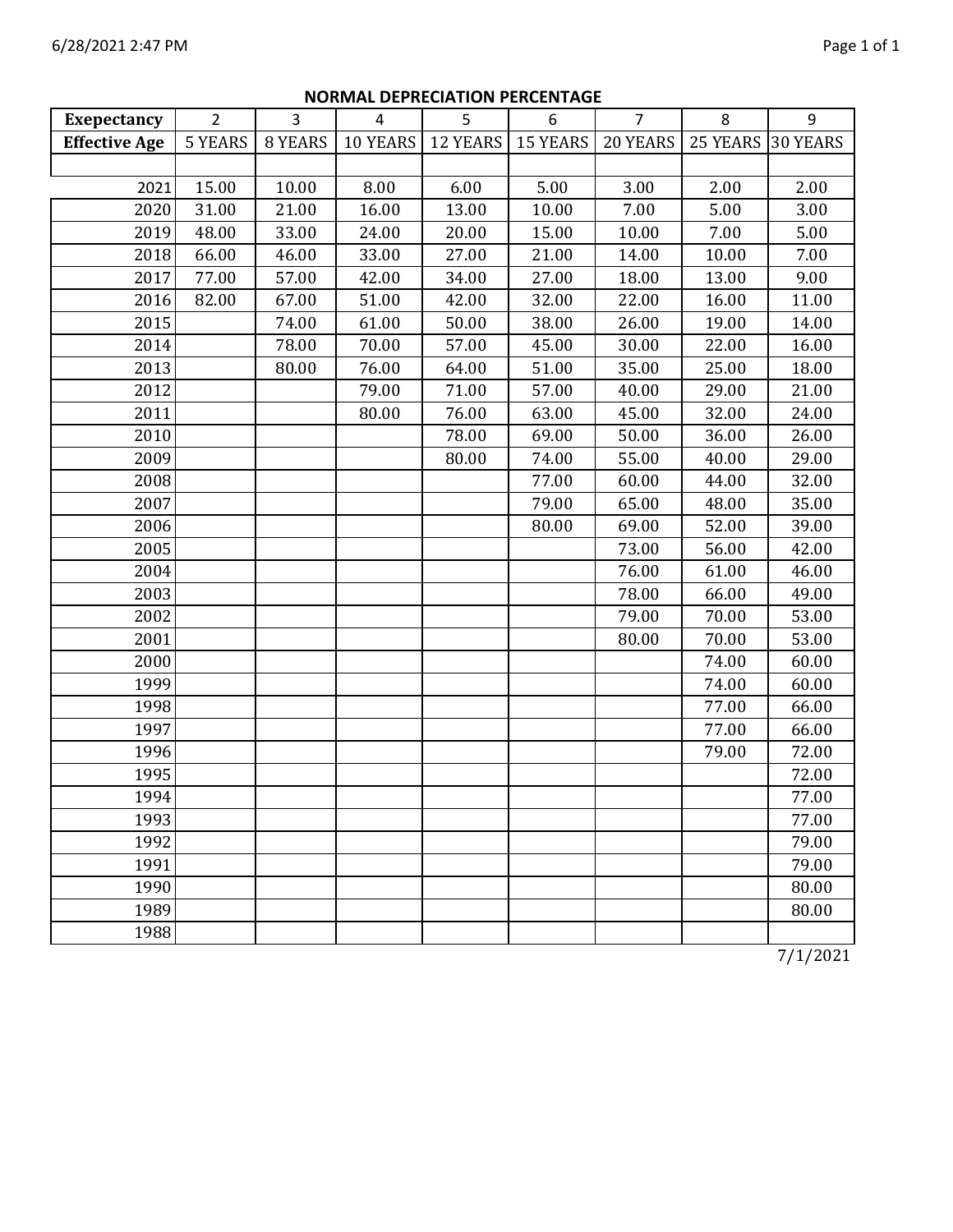| <b>Exepectancy</b>   | $\overline{2}$ | $\overline{3}$ | $\overline{4}$ | 5        | 6               | $\overline{7}$ | 8               | 9               |
|----------------------|----------------|----------------|----------------|----------|-----------------|----------------|-----------------|-----------------|
| <b>Effective Age</b> | <b>5 YEARS</b> | 8 YEARS        | 10 YEARS       | 12 YEARS | <b>15 YEARS</b> | 20 YEARS       | <b>25 YEARS</b> | <b>30 YEARS</b> |
|                      |                |                |                |          |                 |                |                 |                 |
| 2021                 | 85.00          | 90.00          | 92.00          | 94.00    | 95.00           | 97.00          | 98.00           | 98.00           |
| 2020                 | 69.00          | 79.00          | 84.00          | 87.00    | 90.00           | 93.00          | 95.00           | 97.00           |
| 2019                 | 52.00          | 67.00          | 76.00          | 80.00    | 85.00           | 90.00          | 93.00           | 95.00           |
| 2018                 | 34.00          | 54.00          | 67.00          | 73.00    | 79.00           | 86.00          | 90.00           | 93.00           |
| 2017                 | 23.00          | 43.00          | 58.00          | 66.00    | 73.00           | 82.00          | 87.00           | 91.00           |
| 2016                 | 18.00          | 33.00          | 49.00          | 58.00    | 68.00           | 78.00          | 84.00           | 89.00           |
| 2015                 |                | 26.00          | 39.00          | 50.00    | 62.00           | 74.00          | 81.00           | 86.00           |
| 2014                 |                | 22.00          | 30.00          | 43.00    | 55.00           | 70.00          | 78.00           | 84.00           |
| 2013                 |                | 20.00          | 24.00          | 36.00    | 49.00           | 65.00          | 75.00           | 82.00           |
| 2012                 |                |                | 21.00          | 29.00    | 43.00           | 60.00          | 71.00           | 79.00           |
| 2011                 |                |                | 20.00          | 24.00    | 37.00           | 55.00          | 68.00           | 76.00           |
| 2010                 |                |                |                | 22.00    | 31.00           | 50.00          | 64.00           | 74.00           |
| 2009                 |                |                |                | 20.00    | 26.00           | 45.00          | 60.00           | 71.00           |
| 2008                 |                |                |                |          | 23.00           | 40.00          | 56.00           | 68.00           |
| 2007                 |                |                |                |          | 21.00           | 35.00          | 52.00           | 65.00           |
| 2006                 |                |                |                |          | 20.00           | 31.00          | 48.00           | 61.00           |
| 2005                 |                |                |                |          |                 | 27.00          | 44.00           | 58.00           |
| 2004                 |                |                |                |          |                 | 24.00          | 39.00           | 54.00           |
| 2003                 |                |                |                |          |                 | 22.00          | 34.00           | 51.00           |
| 2002                 |                |                |                |          |                 | 21.00          | 30.00           | 47.00           |
| 2001                 |                |                |                |          |                 | 20.00          | 30.00           | 47.00           |
| 2000                 |                |                |                |          |                 |                | 26.00           | 40.00           |
| 1999                 |                |                |                |          |                 |                | 26.00           | 40.00           |
| 1998                 |                |                |                |          |                 |                | 23.00           | 34.00           |
| 1997                 |                |                |                |          |                 |                | 23.00           | 34.00           |
| 1996                 |                |                |                |          |                 |                | 21.00           | 28.00           |
| 1995                 |                |                |                |          |                 |                |                 | 28.00           |
| 1994                 |                |                |                |          |                 |                |                 | 23.00           |
| 1993                 |                |                |                |          |                 |                |                 | 23.00           |
| 1992                 |                |                |                |          |                 |                |                 | 21.00           |
| 1991                 |                |                |                |          |                 |                |                 | 21.00           |
| 1990                 |                |                |                |          |                 |                |                 | 20.00           |
| 1989                 |                |                |                |          |                 |                |                 | 20.00           |
| 1988                 |                |                |                |          |                 |                |                 |                 |
| 1987                 |                |                |                |          |                 |                |                 |                 |

# **PERCENT GOOD TABLE**

7/1/2021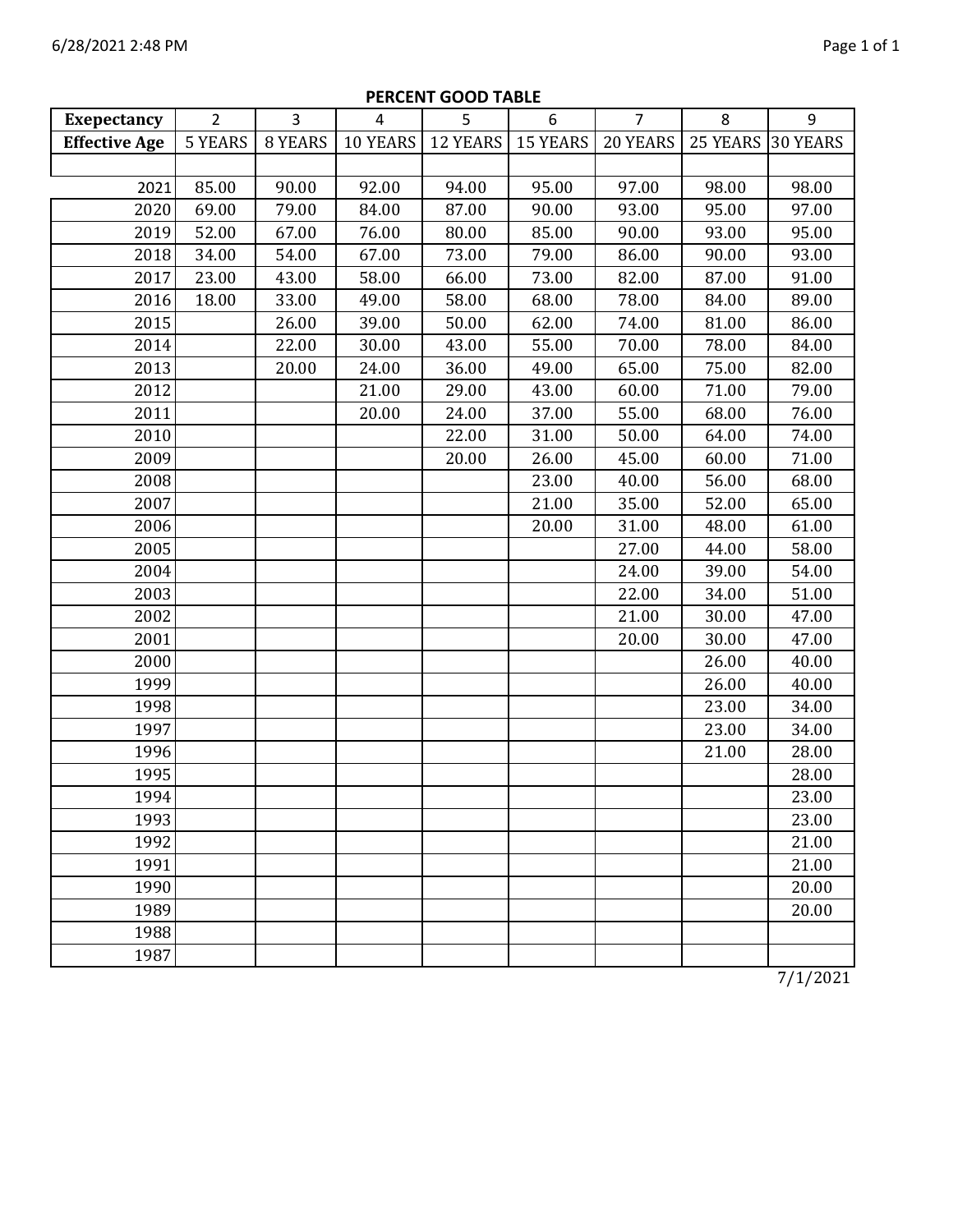# **NAICS CLASSIFICATION CODES**

- When entering the NAICS detail number, a five-digit number is required NOTE: Accordingly, leading zeros should be used when necessary.
- Please note that Trend Table No. 30 and Percent Good Table No. 4 apply to NOTE: all furniture, fixtures, leasehold improvements regardless of the NAICS detail number. Trend Table No. 47 and Percent Good Table No. 2 apply to all computer equipment regardless of the NAICS detail number.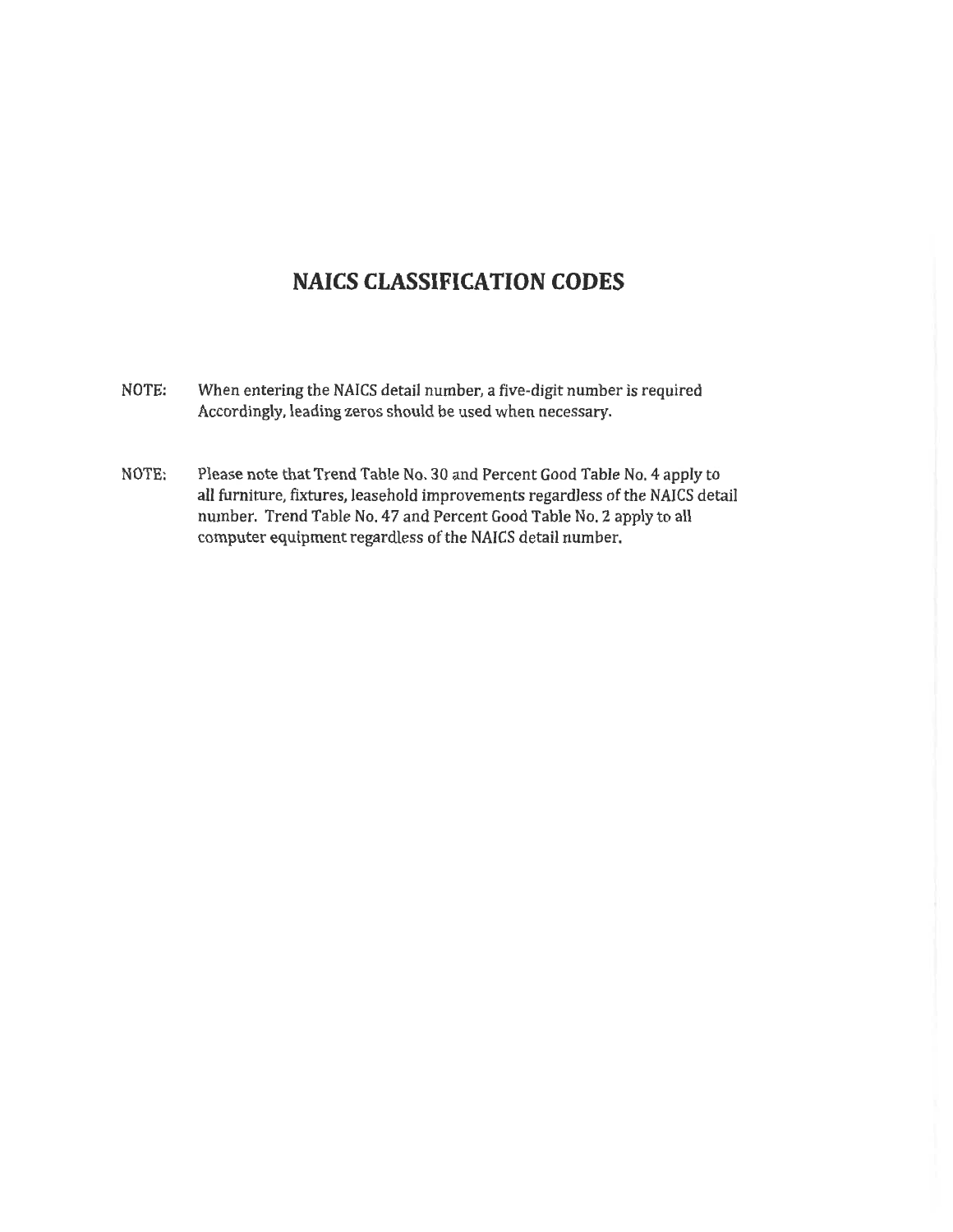|      |               | AGRICULTURE, FORESTRY, FISHING AND HUNTING            | TREND<br>TABLE | PERCENT<br>GOOD<br>TABLE |
|------|---------------|-------------------------------------------------------|----------------|--------------------------|
| 1110 |               | <b>CROP PRODUCTION</b>                                |                |                          |
|      | 1111          | Oilseed and Grain Farming                             | 3              | 4                        |
|      |               | 1112 Vegetable and Melon Farming                      | 3              | 4                        |
|      |               | 1113 Fruit and Tree Nut Farming                       | 3              | 4                        |
|      |               | 1114 Greenhouse, Nursery, & Floriculture Product      | 3              | 4                        |
|      | 1119          | Other Crop Farming                                    | 3              | 4                        |
| 1120 |               | <b>ANIMAL PRODUCTION</b>                              |                |                          |
|      | 1121          | Cattle Ranching and Farming                           | 3              | 4                        |
|      |               | 1122 Hog and Pig Farming                              | 3              | 4                        |
|      |               | 1123 Poultry and Egg Production                       | 3              | 4                        |
|      |               | 1124 Sheep and Goat Farming                           | 3              | 4                        |
|      |               | 1125 Animal Aquaculture                               | 3              | 4                        |
|      | 1129          | Other Animal Production                               | 3              | 4                        |
| 1130 |               | <b>FORESTRY AND LOGGING</b>                           |                |                          |
|      |               | 1131 Timber Tract Operations                          | N              | N                        |
|      | 1132          | Forest Nurseries & Gathering Forest Products          | N              | N                        |
|      | 1133          | Logging                                               | 22             | 2                        |
| 1140 |               | FISHING, HUNTING AND TRAPPING                         |                |                          |
|      | 1141          | Fishing<br><b>Hunting and Traping</b>                 | N<br>N         | N<br>N                   |
|      | 1142          |                                                       |                |                          |
| 1150 |               | <b>AGRICULTURE &amp; FORESTRY SUPPORT ACTIVITIES</b>  |                |                          |
|      | 1151          | Support Activities for Crop Production                | 3              | 4                        |
|      | 1152          | Support Activities for Animal Production              | 3              | 4                        |
|      | 1153          | <b>Support Activities for Forestry</b>                | 3              | 4                        |
|      | 1154          | <b>Cotton Ginning</b>                                 | 4              | 5                        |
|      | <b>MINING</b> |                                                       |                |                          |
| 2110 |               | <b>OIL AND GAS EXTRACTION</b>                         |                |                          |
|      | 2111          | Oil and Gas Extraction                                | 33             | 2                        |
|      | 2112          | Crude Petroleum and Natural Gas                       | 34             | 6                        |
| 2120 |               | MINING (EXCEPT OIL AND GAS)                           |                |                          |
|      | 2121          | Coal Mining                                           | 26             | 4                        |
|      | 2122          | Metal Ore Mining                                      | 26             | 4                        |
|      | 2123          | Nonmetallic Mineral Mining and Quarrying              | 26             | 4                        |
|      | 2124          | <b>Coal Preparation Plants</b>                        | 44             | 7                        |
| 2131 |               | <b>SUPPORT ACTIVITIES FOR MINING</b>                  |                |                          |
|      | 2131          | <b>Support Activities for Mining</b>                  | 26             | 4                        |
| 2210 |               | <b>UTILITIES</b>                                      |                |                          |
|      | 2211          | Electric Power Generation, Transformer & Distribution | 46             | 9                        |
|      | 2212          | Natural Gas Distribution                              | 46             | 9                        |
|      |               | 2213 Water Sewage and Other Systems                   | 3              | 4                        |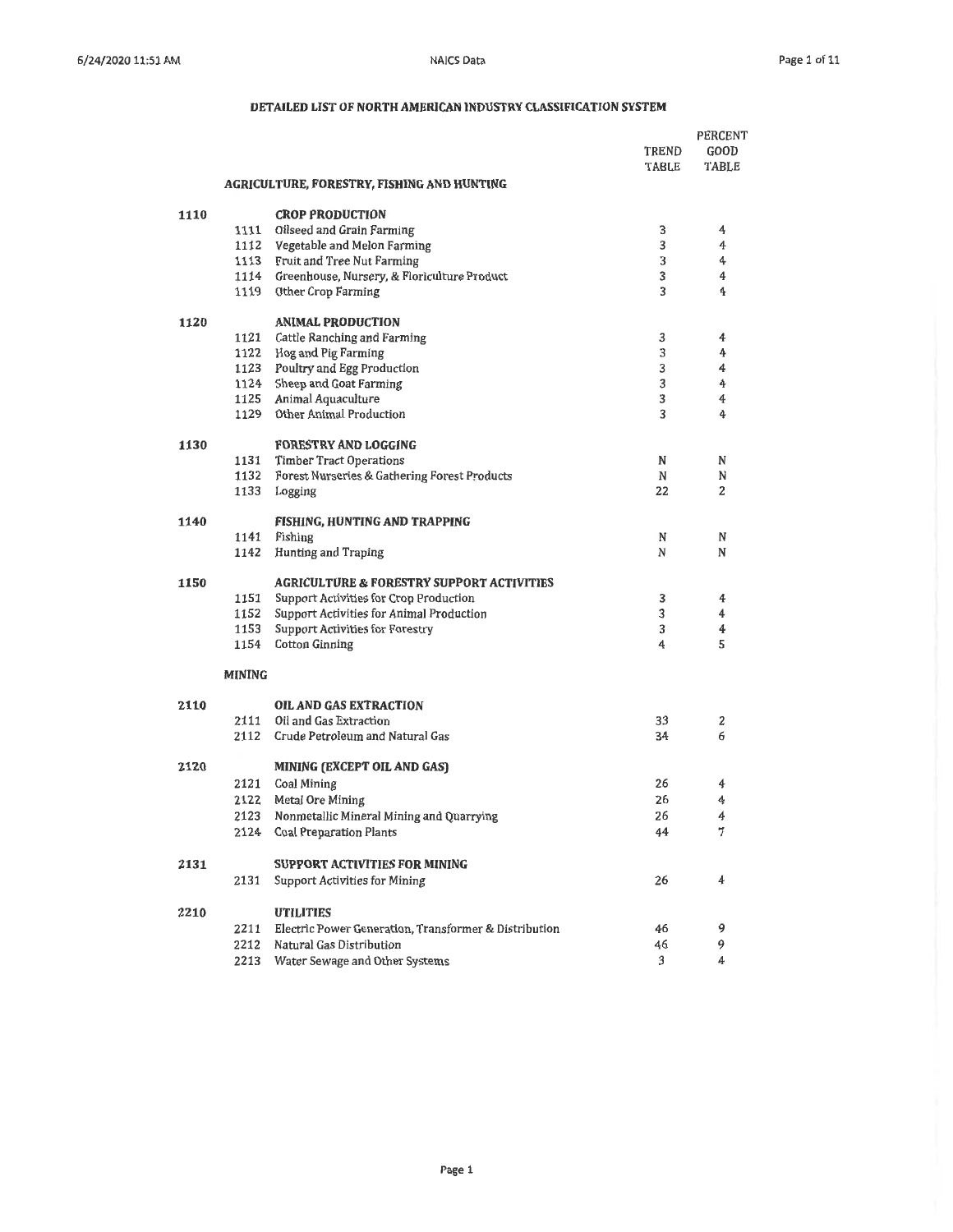|      |      |                                                       |              | PERCENT |
|------|------|-------------------------------------------------------|--------------|---------|
|      |      |                                                       | TREND        | GOOD    |
|      |      |                                                       | TABLE        | TABLE   |
|      |      | <b>CONSTRUCTION</b>                                   |              |         |
| 2330 |      | BUILDING, DEVELOPING, & GENERAL CONTRACTING           |              |         |
|      | 2331 | Land Subdivision and Land Development                 | 11           | 2       |
|      | 2332 | Residential Building Construction                     | 11           | 2       |
|      | 2333 | Nonresidential Building Construction                  | 11           | 2       |
| 2340 |      | <b>HEAVY CONSTRUCTION</b>                             |              |         |
|      | 2341 | Highway, Street, Bridge & Tunnel Construction         | 11           | 2       |
|      | 2349 | Other Heavy Construction                              | 11           | 2       |
| 2350 |      | <b>SPECIAL TRADE CONTRACTORS</b>                      |              |         |
|      | 2351 | Plumbing, Heating & AC Contractors                    | 11           | 2       |
|      | 2352 | Painting, and Wall Covering Contractors               | 11           | 2       |
|      | 2353 | <b>Electrical Contractors</b>                         | 11           | 2       |
|      | 2354 | Masonry/Drywall Insulation/Tile Contractors           | 11           | 2       |
|      | 2355 | Carpentry and Floor Contractors                       | 11           | 2       |
|      | 2356 | Roofing, Siding and Sheet Metal Contractors           | 11           | 2       |
|      | 2357 | <b>Concrete Contractors</b>                           | 11           | 2       |
|      | 2358 | Water Well Drilling Contractors                       | $\mathbf{1}$ | 2       |
|      | 2359 | Other Special Trade Contractors                       | 11           | 2       |
|      |      | <b>MANUFACTURING</b>                                  |              |         |
| 3110 |      | <b>FOOD MANUFACTURING</b>                             |              |         |
|      | 3111 | Animal Food Manufacturing                             | 42           | 5       |
|      | 3112 | Grain and Oilseed Miling                              | 42           | 5       |
|      | 3113 | Sugar and Confectionary Product Manufacturing         | 15           | 5       |
|      | 3114 | Fruit & Veg Preserving & Specialty Food Manufacturing | 42           | 5       |
|      | 3115 | Dairy Product Manufacturing                           | 42           | 5       |
|      | 3116 | Animal Slaughtering and Processing                    | 42           | 5       |
|      | 3117 | Seafood Product Preparation and Packaging             | 42           | 5       |
|      | 3118 | Bakeries and Tortilla Manufacturing                   | 42           | 5       |
|      | 3119 | Other Food Manufacturing                              | 42           | 5       |
| 3120 |      | <b>BEVERAGE AND TOBACCO PRODUCT MANUFACTURING</b>     |              |         |
|      | 3121 | Beverage Manufacturing                                | 42           | 5       |
|      | 3122 | Tobacco Manufacturing                                 | 5            | 5       |
| 3130 |      | <b>TEXTILE MILLS</b>                                  |              |         |
|      | 3131 | Fiber, Yarn, and Thread Mills                         | 39           | 4       |
|      | 3132 | <b>Fabric Mills</b>                                   | 39           | 4       |
|      | 3133 | Textile/Fabric Finishing/Fabric Coating Mills         | 39           | 4       |
| 3140 |      | <b>TEXTILE PRODUCT MILLS</b>                          |              |         |
|      | 3141 | Textile Furnishings Mills                             | 38           | 4       |
|      | 3149 | Other Textile Product Mills                           | 38           | 4       |
| 3150 |      | APPAREL MANUFACTURING                                 |              |         |
|      | 3151 | Apparel Knitting Mills                                | 39           | 4       |
|      | 3152 | Cut and Sew Apparel Manufacturing                     | 39           | 4       |
|      | 3159 | Apparel Accessories & Other Apparel Manufacturing     | 39           | 4       |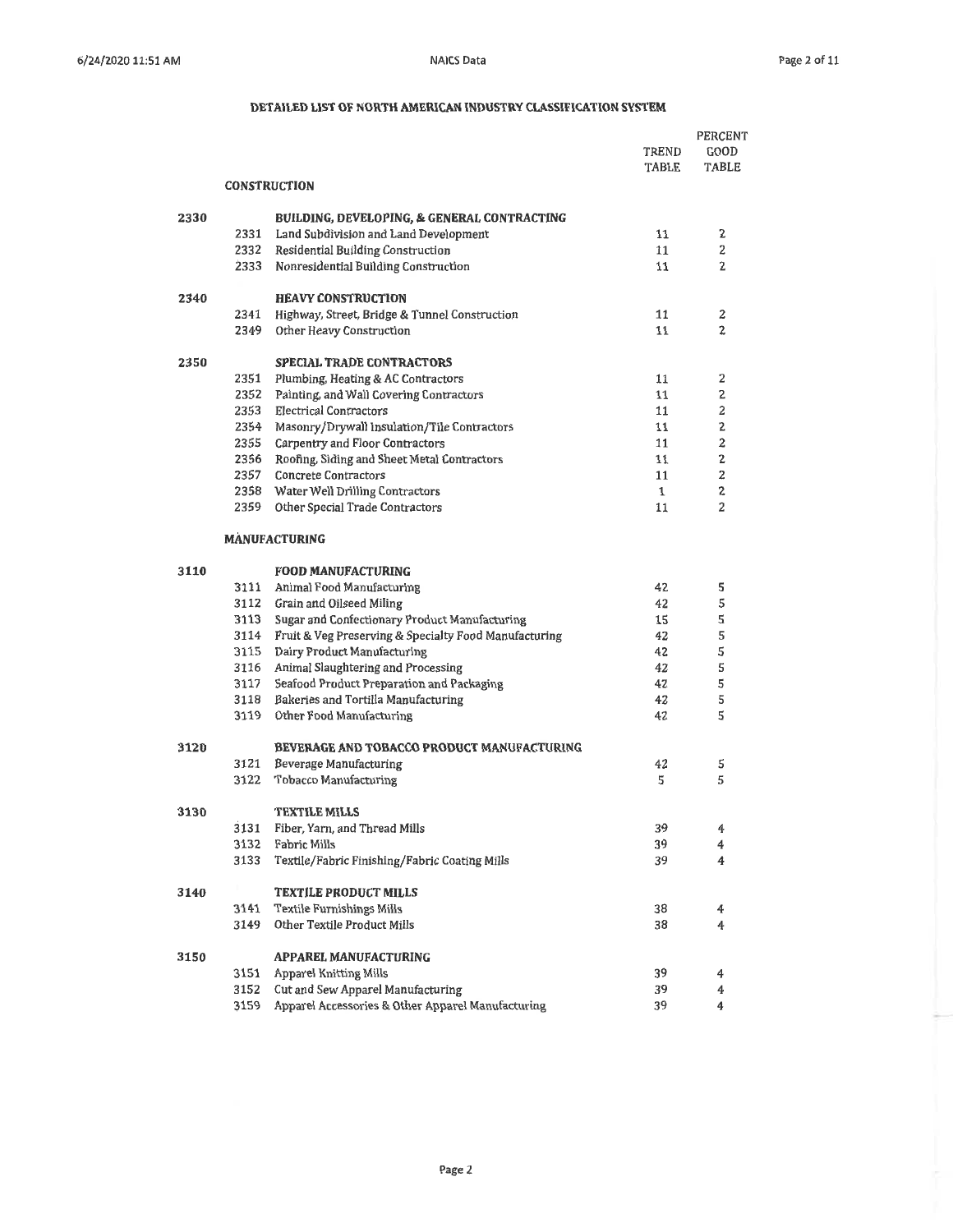|      |      |                                                         |          | <b>PERCENT</b> |
|------|------|---------------------------------------------------------|----------|----------------|
|      |      |                                                         | TREND    | GOOD           |
|      |      |                                                         | TABLE    | <b>TABLE</b>   |
| 3160 |      | <b>LEATHER AND ALLIED PRODUCT MANUFACTURING</b>         |          |                |
|      | 3161 | Leather and Hide Tanning and Finishing                  | 4        | 5              |
|      |      | 3162 Footwear Manufacturing                             | 4        | 5              |
|      | 3169 | Other Leather & Allied Product Manufacturing            | 4        | 5              |
|      |      |                                                         |          |                |
| 3210 |      | WOOD PRODUCT MANUFACTURING                              |          |                |
|      | 3211 | Sawmills and Wood Preservation                          | 41       | 4              |
|      | 3212 | Veneer, Plywood & Engineered Wood Product Mfg.          | 41       | 4              |
|      | 3219 | Other Wood Product Manufacturing                        | 41       | 4              |
|      |      |                                                         |          |                |
| 3220 |      | <b>PAPER MANUFACTURING</b>                              |          |                |
|      | 3221 | Pulp, Paper and Paperboard Mills                        | 32       | 5              |
|      | 3222 | Converted Paper Product Manufacturing                   | 31       | 4              |
|      |      |                                                         |          |                |
| 3230 |      | PRINTING AND RELATED SUPPORT ACTIVITIES                 |          |                |
|      | 3231 | Printing and Related Support Activities                 | 45       | 5              |
|      |      |                                                         |          |                |
| 3240 |      | PETROLEUM AND COAL PRODUCTS MANUFACTURING               |          |                |
|      | 3241 | Petroleum and Coal Products Manufacturing               | 34       | 6              |
|      |      |                                                         |          |                |
| 3250 |      | <b>CHEMICAL MANUFACTURING</b>                           |          |                |
|      | 3251 | Basic Chemical Manufacturing                            | 9        | 4              |
|      | 3252 | Resin, Syn Rubber, Art & Syn Fibers/Fill Manufacturing  | 9        | 4              |
|      | 3253 | Pesticide, Fertilizer & Other Ag Chemical Manufacturing | 9        | 4              |
|      | 3254 | Pharmaceutical and Medicine Manufacturing               | 9        | 4              |
|      | 3255 | Paint, Coating and Adhesive Manufacturing               | 9        | 4              |
|      | 3256 | Soap, Cleaners, & Toliet Preparation Manufacturing      | 9        | 4              |
|      | 3259 | Other Chemical Product & Preparation Manufacturing      | 9        | 4              |
|      |      |                                                         |          |                |
| 3260 |      | PLASTICS & RUBBER PRODUCTS MANUFACTURING                |          |                |
|      | 3261 | <b>Plastics Product Manufacturing</b>                   | 3        | 4              |
|      | 3262 | Rubber Product Manufacturing                            | 36       | 6              |
|      |      |                                                         |          |                |
| 3270 |      | NONMETALLIC MINERAL PRODUCT MANUFACTURING               |          |                |
|      | 3271 | Clay Product and Refractory Manufacturing               | 10       | 6              |
|      | 3272 | Glass and Glass Product Manufacturing                   | 18       | 6              |
|      | 3273 | Cement Manufacturing                                    | 10       | 7              |
|      | 3274 | Lime and Gypsum Product Manufacturing                   | 10       | 6              |
|      | 3275 | Concrete Products General                               | 10       | 6              |
|      | 3219 | Other Nonmetallic Mineral Product Manufacturing         | 10       | 6              |
|      |      |                                                         |          |                |
| 3310 |      | PRIMARY METAL MANUFACTURING                             |          |                |
|      | 3311 | Iron & Steel Mills & Ferroalloy Manufacturing           | 18       | 6              |
|      | 3312 | Steel Product Manufacturing from Purchased Steel        | 18       | 6              |
|      | 3313 | Alumina & Aluminum Production & Processing              | 18       | 6              |
|      | 3314 | Nonferrous (exe. Alum)Production and Procesing          | 18<br>18 | 6              |
|      | 3315 | Foundaries                                              |          | 6              |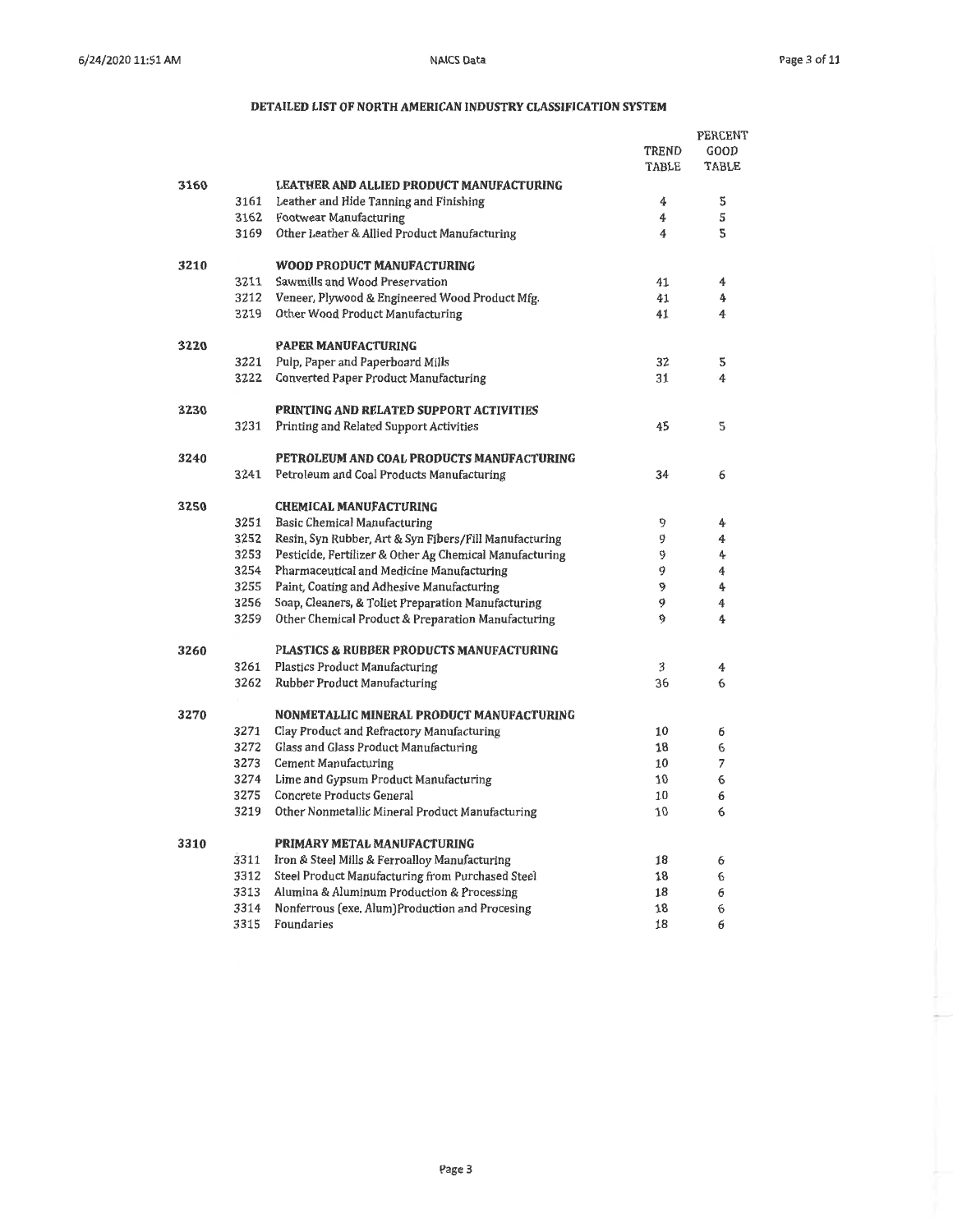PERCENT

|      |      |                                                           | TREND        | GOOD         |
|------|------|-----------------------------------------------------------|--------------|--------------|
|      |      |                                                           | <b>TABLE</b> | <b>TABLE</b> |
| 3320 |      | <b>FABRICATED METAL PRODUCT MANUFACTURING</b>             |              |              |
|      | 3321 | Forging and Stamping                                      | 25           | 5            |
|      | 3322 | Cutlery and Handtool Manufacturing                        | 25           | 5            |
|      | 3323 | Architectural & Structural Metals Manufacturing           | 25           | 5            |
|      | 3324 | Boiler, Tank & Shipping Container                         | 25           | 5            |
|      | 3325 | Hardware Manufacturing                                    | 25           | 5            |
|      | 3326 | Spring and Wire Product Manufacturing                     | 25           | 5            |
|      | 3327 | Machine Shops, Turned Products, Screw, Nut, Bolt Mfg.     | 25           | 5            |
|      | 3328 | Coating/Engrave/Heat Treating & Other Activity            | 25           | 5            |
|      | 3329 | Other Fabric and Metal Product Manufacturing              | 25           | 5            |
| 3330 |      | <b>MACHINERY MANUFACTURING</b>                            |              |              |
|      | 3331 | Ag, Construction & Mining Machinery Manufacturing         | 3            | 4            |
|      | 3332 | Industrial Machinery Manufacturing                        | 3            | 4            |
|      | 3333 | Commercial & Service Industry Machinery Manufacturing     | 3            | 4            |
|      | 3334 | HVAC & Commercial Refrigeration Equip. Manufacturing      | 3            | 4            |
|      | 3335 | Metalworking Machinery Manufacturing                      | 3            | 4            |
|      | 3336 | Engine, Turbine & Power Transmission Equip. Manufacturing | 3            | 4            |
|      | 3339 | Other General Purpose Machinery Manufacturing             | 3            | 4            |
| 3340 |      | <b>COMPUTER &amp; ELECTRONIC PRODUCT MANUFACTURING</b>    |              |              |
|      | 3341 | Computer & Peripheral Equipment Manufacturing             | 12           | 2            |
|      | 3342 | Communications Equipment Manufacturing                    | 12           | 2            |
|      | 3343 | Audio & Video Equipment Manufacturing                     | 12           | 2            |
|      | 3344 | Semiconductor & Other Electronic Component Manufacturing  | 12           | 2            |
|      | 3345 | Nav/Measuring/Medical/Control Instruments Manufacturing   | 12           | 2            |
|      | 3346 | Manufacturing & Reproducing Magnetic & Optical Media      | 12           | 2            |
| 3350 |      | ELECTRIAL EQUIP, APPLIANCE & COMPONENT MFG.               |              |              |
|      | 3351 | Electronic Lighting Equipment Manufacturing               | 14           | 4            |
|      | 3352 | Household Appliance Manufacturing                         | 14           | 4            |
|      | 3353 | Electrical Equipment Manufacturing                        | 14           | 4            |
|      | 3359 | Other Electrical & Equipment & Component Manufacturing    | 13           | 3            |
| 3360 |      | TRANSPORTATION EQUIPMENT MANUFACTURING                    |              |              |
|      | 3361 | Motor Vehicle Manufacturing                               | 43           | 5            |
|      | 3362 | Motor Vehicle Body and Trailer Manufacturing              | 43           | 5            |
|      | 3363 | Motor Vehicle Parts Manufacturing                         | 43           | 5            |
|      | 3364 | Aerospace Product and Parts Manufacturing                 | 43           | 5            |
|      | 3365 | Railroad Rolling Stock Manufacturing                      | 43           | 5            |
|      | 3366 | Ship and Boat Building                                    | 43           | 5            |
|      |      | 3369 Other Transportation Equipment Manufacturing         | 43           | 5            |
| 3370 |      | <b>FURNITURE &amp; RELATED PRODUCT MANUFACTURING</b>      |              |              |
|      | 3371 | HH & Institutional Furniture & KL Cabinet Manufacturing   | 30           | 4            |
|      | 3372 | Office Furniture (Including Fixtures) Manufacturing       | 30           | 4            |
|      | 3379 | Other Furniture Related Product Manufacturing             | 30           | 4            |
| 3390 |      | MISCELLANEOUS MANUFACTURING                               |              |              |
|      | 3391 | Medical Equipment & Supplies Manufacturing                | 4            | 5            |
|      | 3399 | Other Miscellaneous Manufacturing                         | 4            | 5            |
|      |      |                                                           |              |              |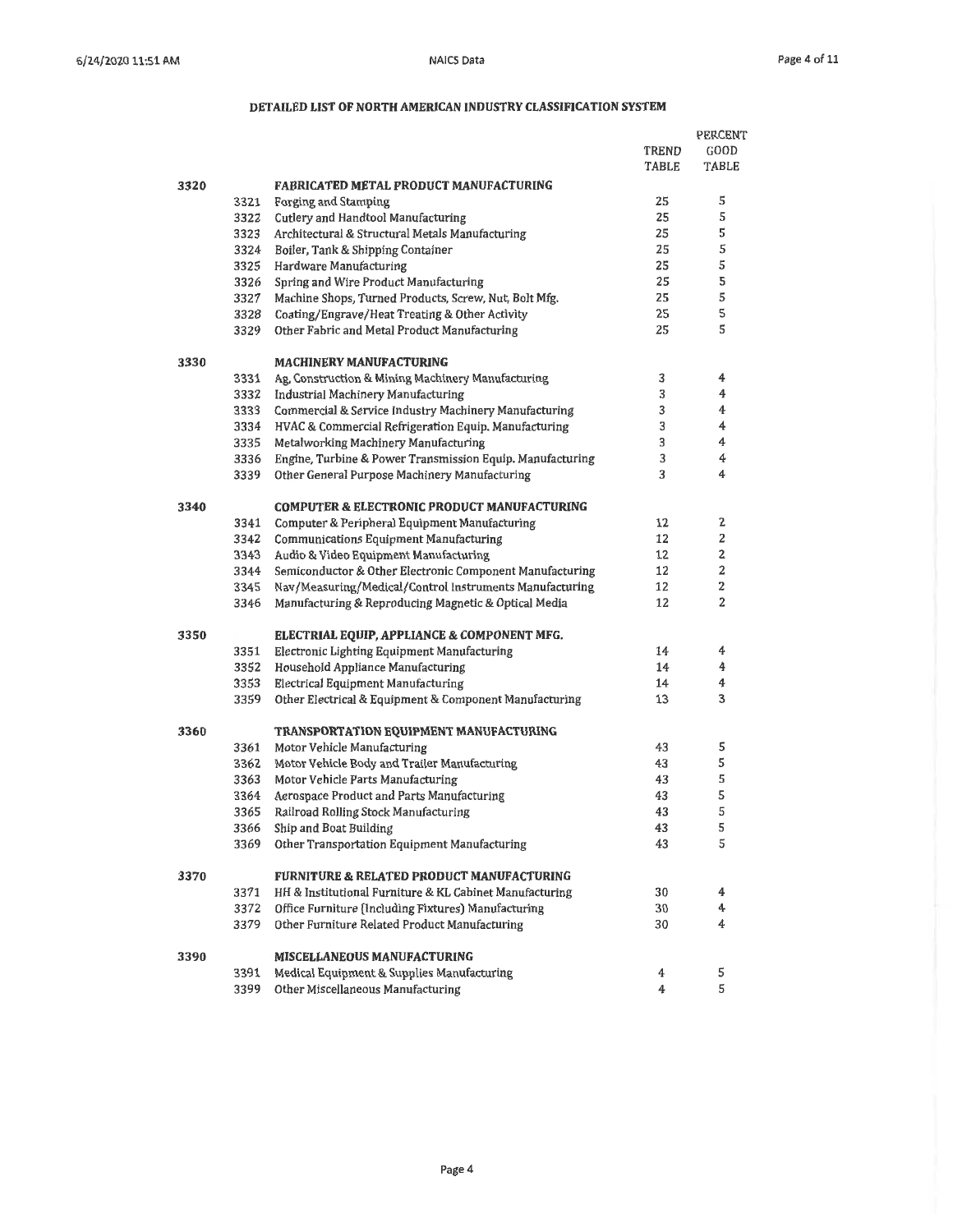|      |      |                                                              | PERCENT        |               |
|------|------|--------------------------------------------------------------|----------------|---------------|
|      |      |                                                              | TREND<br>TABLE | GOOD<br>TABLE |
|      |      | <b>WHOLESALE TRADE</b>                                       |                |               |
| 4210 |      | WHOLESALE TRADE, DURABLE GOODS                               |                |               |
|      | 4211 | Motor Vehicle/Motor Vehicle Pt & Supply Wholesalers          | 2              | 3             |
|      | 4212 | Furniture & Home Furnishing Wholesalers                      | 2              | 3             |
|      | 4213 | Lumber & Other Construction Material Wholesalers             | 2              | 3             |
|      | 4214 | Professional & Commercial Equipment & Supply Wholesalers     | $\overline{2}$ | 3             |
|      | 4215 | Metal & Mineral (Exe Petroleum) Wholesalers                  | $\overline{2}$ | 3             |
|      | 4216 | <b>Eleactrical Goods Wholesalers</b>                         | 2              | 3             |
|      | 4217 | Hardware & Plumb & Heating Equipment & Suply Wholesalers     | $\overline{2}$ | 3             |
|      | 4218 | Machinery, Equipment & Supplies Wholesalers                  | 2              | 3             |
|      | 4219 | Miscellaneous durable Goods Wholesalers                      | 2              | 3             |
| 4220 |      | WHOLESALE TRADE, NONDURABLE GOODS                            |                |               |
|      | 4221 | Paper & Paper Product Wholesalers                            | 2              | 3             |
|      | 4222 | Drugs & Druggists' Sundries Wholesalers                      | 2              | 3             |
|      | 4223 | Apparel, Piece Goods, and Notions Wholesalers                | $\overline{2}$ | 3             |
|      | 4224 | Grocery & Related Product Wholesalers                        | 2              | 3             |
|      | 4225 | Farm Product Raw Material Wholesalers                        | 2              | 3             |
|      | 4226 | Chemical & Allied Product Wholesalers                        | 2              | 3             |
|      | 4227 | Petroleum and Petroleum Products Wholesalers                 | 2              | 3             |
|      | 4228 | Beer/Wine/Distilled Alcoholic Beverage Wholesalers           | 2<br>2         | 3<br>3        |
|      | 4229 | Miscellaneous Nondurable Goods Wholesalers                   |                |               |
|      |      | <b>RETAIL TRADE</b>                                          |                |               |
| 4410 |      | <b>MOTOR VEHICLE &amp; PARTS DEALERS</b>                     |                |               |
|      | 4411 | <b>Automobile Dealers</b>                                    | 2              | 3             |
|      | 4412 | Other Motor Vehicle Dealers                                  | 2              | 3             |
|      | 4413 | Automobile Parts, Accessories, & Tire Stores                 | 38             | 3             |
| 4420 |      | <b>FURNITURE &amp; HOME FURNISHINGS STORES</b>               |                |               |
|      | 4421 | <b>Furniture Stores</b>                                      | 38             | 3             |
|      | 4422 | Home Furnishings Stores                                      | 38             | 3             |
| 4430 |      | <b>ELECTRONIC AND APPLIANCE STORES</b>                       |                |               |
|      | 4431 | Electronic and Appliance Stores                              | 38             | 3             |
| 4440 |      | BLDG, MATERIAL & GARDEN EQUIP. & SUPPLY DEALERS              |                |               |
|      | 4441 | Building Material & Supplies Dealers and Mobile Home Dealers | 2              | 3             |
|      | 4442 | Lawn & Garden Equipment and Supplies Stores                  | 2              | 3             |
| 4450 |      | <b>FOOD AND BEVERAGE STORES</b>                              |                |               |
|      | 4451 | <b>Grocery Stores</b>                                        | 38             | 3             |
|      | 4452 | <b>Specialty Food Stores</b>                                 | 38             | 3             |
|      | 4453 | Beer, Wine and Liquor Stores                                 | 38             | 3             |
| 4460 |      | <b>HEALTH AND PERSONAL CARE STORES</b>                       |                |               |
|      | 4461 | Health and Personal Care Stores                              | 38             | 3             |
| 4470 |      | <b>GASOLINE STATIONS</b>                                     |                |               |
|      | 4471 | <b>Gasoline Stations</b>                                     | 2              | 3             |
|      |      |                                                              |                |               |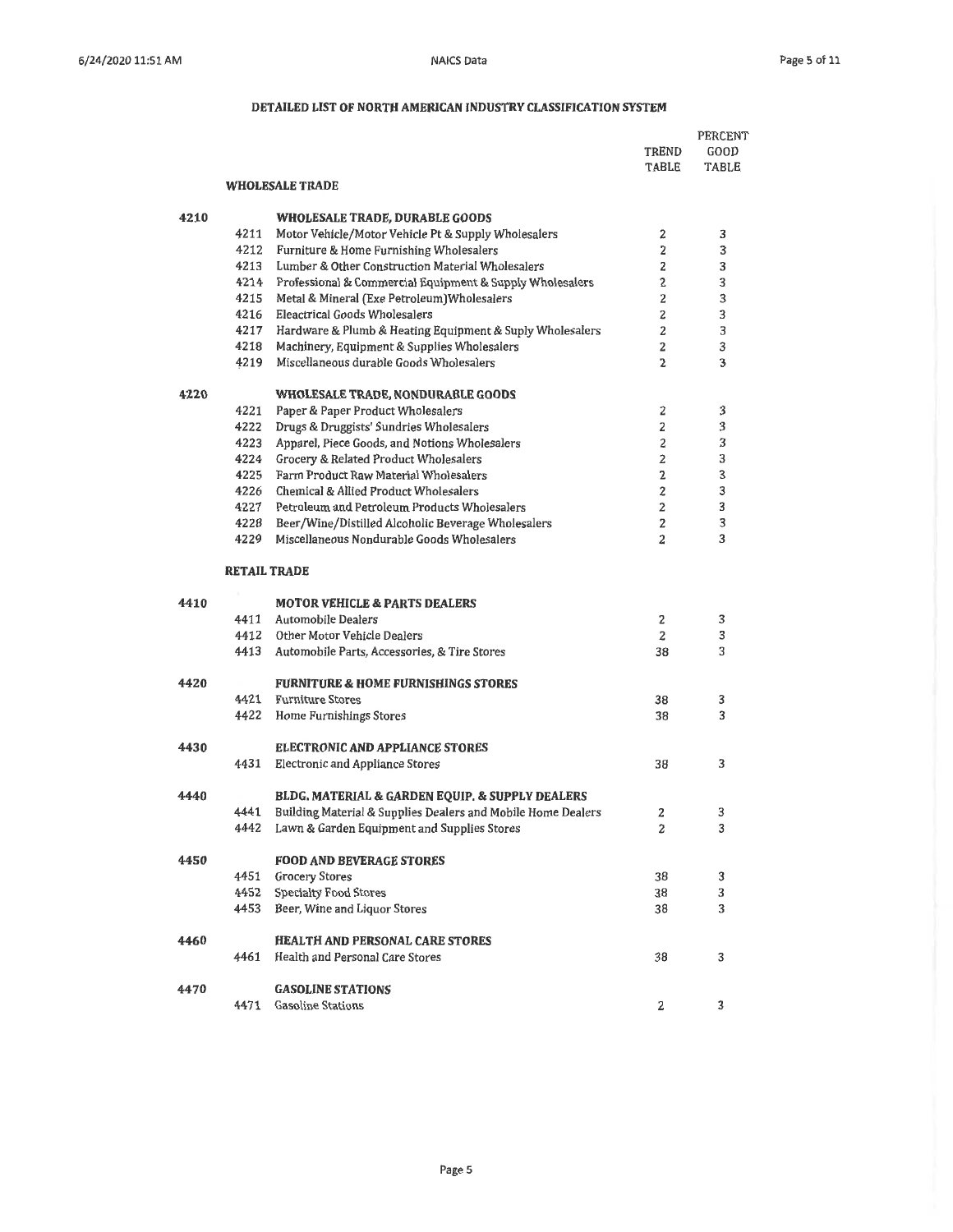|      |      |                                                      |              | <b>PERCENT</b> |
|------|------|------------------------------------------------------|--------------|----------------|
|      |      |                                                      | TREND        | GOOD           |
|      |      |                                                      | TABLE        | TABLE          |
| 4480 |      | <b>CLOTHING AND CLOTHING ACCESSORIES STORES</b>      |              |                |
|      | 4481 | <b>Clothing Stores</b>                               | 38           | 3              |
|      | 4482 | <b>Shoe Stores</b>                                   | 38           | 3              |
|      | 4483 | Jewelry, Luggage and Leather Goods Stores            | 38           | 3              |
| 4510 |      | SPORTING GOODS, HOBBY, BOOK, AND MUSIC STORES        |              |                |
|      | 4511 | Sporting Goods/Hobby/Musical Instrument Stores       | 38           | 3              |
|      | 4512 | Book, Periodical, and Music Stores                   | 38           | 3              |
| 4520 |      | <b>GENERAL MERCHANDISE STORES</b>                    |              |                |
|      | 4521 | <b>Department Stores</b>                             | 38           | 3              |
|      | 4529 | Other General Merchandise Stores                     | 38           | 3              |
| 4530 |      | <b>MISCELLANEOUS STORE RETAILERS</b>                 |              |                |
|      | 4531 | Florists                                             | 38           | 3              |
|      | 4532 | Office Supllies, Stationery & Gift Stores            | 38           | 3              |
|      | 4533 | <b>Used Merchandise Stores</b>                       | 38           | 3              |
|      | 4539 | Other Miscellaneous Store Retailers                  | 38           | 3              |
| 4540 |      | <b>NONSTORE RETAILERS</b>                            |              |                |
|      |      | 4541 Electronic Shopping and Mail-Order Houses       | 38           | 3              |
|      |      | 4542 Vending Machine Operators                       | 38           | 3              |
|      | 4543 | Direct Selling Establishments                        | 38           | 3              |
|      |      |                                                      |              |                |
| 4810 |      | <b>AIR TRANSPORTATION</b>                            |              |                |
|      | 4811 | Scheduled Air Transportation                         | 4            | 5              |
|      | 4812 | NonScheduled Air Transportation                      | $\mathbf{1}$ | 2              |
| 4820 |      | <b>RAIL TRANSPORTATION</b>                           |              |                |
|      | 4821 | Rail Transportation                                  | 5            | 6              |
| 4830 |      | <b>WATER TRANSPORTATION</b>                          |              |                |
|      | 4831 | Deep Sea, Coastal & Great Lakes Water Transportation | 8            | 7              |
|      | 4832 | <b>Inland Water Transportation</b>                   | 8            | 7              |
| 4840 |      | <b>TRUCK TRANSPORTATION</b>                          |              |                |
|      | 4841 | General Freight Trucking                             | 1            | 3              |
|      | 4842 | Specialized Freight Trucking                         | 40           | 3              |
| 4850 |      | TRANSIT AND GROUND PASSENGER TRANSPORTATION          |              |                |
|      | 4851 | Urban Transit Systems                                | 1            | 3              |
|      | 4852 | Interurban and Rural Bus Transportation              | 1            | 3              |
|      | 4853 | Taxi and Limousine Service                           | 1            | 3              |
|      | 4854 | School and Employee Bus Transportation               | 1            | 3              |
|      | 4855 | Charter Bus Industry                                 | 1            | 3              |
|      | 4859 | Other Transit & Ground Passenger Transportation      |              |                |
| 4860 |      | PIPELINE TRANSPORTATION                              |              |                |
|      | 4861 | Pipeline Transportation of Crude Oil                 | 6            | 7              |
|      | 4862 | Pipeline Transportation of Natural Gas               | 6            | 7              |
|      | 4869 | Other Pipeline Transportation                        | 6            | 7              |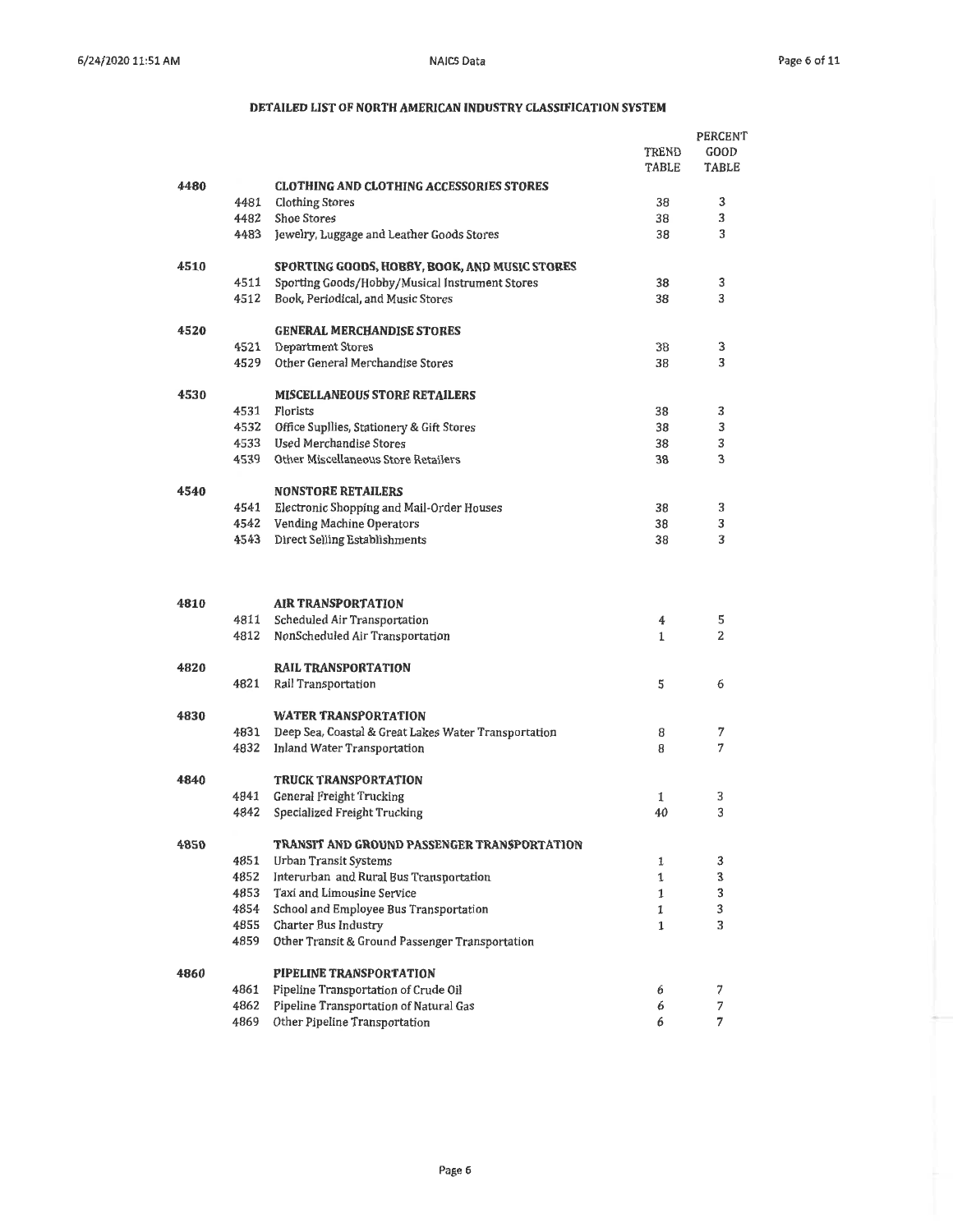PERCENT

|      |                    |                                                       | TREND        | GOOD           |
|------|--------------------|-------------------------------------------------------|--------------|----------------|
|      |                    |                                                       | TABLE        | <b>TABLE</b>   |
| 4870 |                    | <b>SCENIC AND SIGHTSEEING TRANSPORATION</b>           |              |                |
|      | 4871               | Scenic and Sightseeing Transportation, Land           | 1            | 3              |
|      | 4872               | Scenic and Sightseeing Transportation, Water          | 6            | 7              |
|      | 4879               | Scenic and Sightseeing Transportation, Other          | $\mathbf{1}$ | 3              |
| 4880 |                    | SUPPORT ACTIVITIES FOR TRANSPORTATION                 |              |                |
|      | 4881               | Support Activities for Air Transportation             | 2            | 3              |
|      | 4882               | Support Activities for Rail Transportation            | 5            | 6              |
|      | 4883               | Support Activities for Water Transportation           | 6            | 7              |
|      | 4884               | Support Activities for Road Transportation            | 11           | 3              |
|      | 4885               | <b>Freight Transportation Arrangement</b>             | 2            | 3              |
|      | 4889               | Other Support Activities for Transportation           | 2            | 3              |
| 4910 |                    | <b>POSTAL SERVICE</b>                                 |              |                |
|      | 4911               | Postal Service                                        | 30           | 4              |
| 4920 |                    | <b>COURIERS AND MESSENGERS</b>                        |              |                |
|      | 4921               | <b>Couriers and Messengers</b>                        | 1            | 2              |
|      | 4922               | Local Messengers and Local Delivery                   | 1            | $\overline{c}$ |
|      |                    |                                                       |              |                |
| 4930 |                    | WAREHOUSEING AND STORAGE                              |              |                |
|      | 4931               | Warehousing and Storage                               | 40           | 3              |
|      | <b>INFORMATION</b> |                                                       |              |                |
| 5110 |                    | <b>PUBLISHING INDUSTRIES</b>                          |              |                |
|      | 5111               | Newspaper/Periodical/Book/Database Publishers         | 45           | 5              |
|      | 5112               | Software Publishers                                   | 28           | 2              |
| 5120 |                    | <b>MOTION PICTURE AND SOUND RECORDING INDUSTRIES</b>  |              |                |
|      | 5121               | Motion Picture and Video Industries                   | 27           | 5              |
|      | 5122               | Sound Recording Industries                            | 27           | 5              |
| 5130 |                    | <b>BROADCASTING AND TELECOMMUNICATIONS</b>            |              |                |
|      | 5131               | Radio and Television Broadcasting                     | 1            | 2              |
|      | 5132               | Cable Networks and Program Distribution               | 2            | 3              |
|      | 5133               | Telecommunications                                    | 6            | 7              |
|      | 5134               | <b>Communications General</b>                         | 2            | 3              |
| 5140 |                    | <b>INFORMATION AND DATA PROCESSING SERVICES</b>       |              |                |
|      | 5141               | Information Services                                  | 30           | 4              |
|      | 5142               | Data Services                                         | 30           | 4              |
|      |                    | <b>FINANCE AND INSURANCE</b>                          |              |                |
| 5210 |                    | <b>MONETARY AUTHORITIES - CENTRAL BANK</b>            |              |                |
|      | 5211               | Monetary Authorities - Central Bank                   | 7            | 4              |
| 5220 |                    | <b>CREDIT INTERMEDIATION &amp; RELATED ACTIVITIES</b> |              |                |
|      | 5221               | Depository Credit Intermediation                      | 30           | 4              |
|      | 5222               | Nondepository Credit Intermediation                   | 30           | 4              |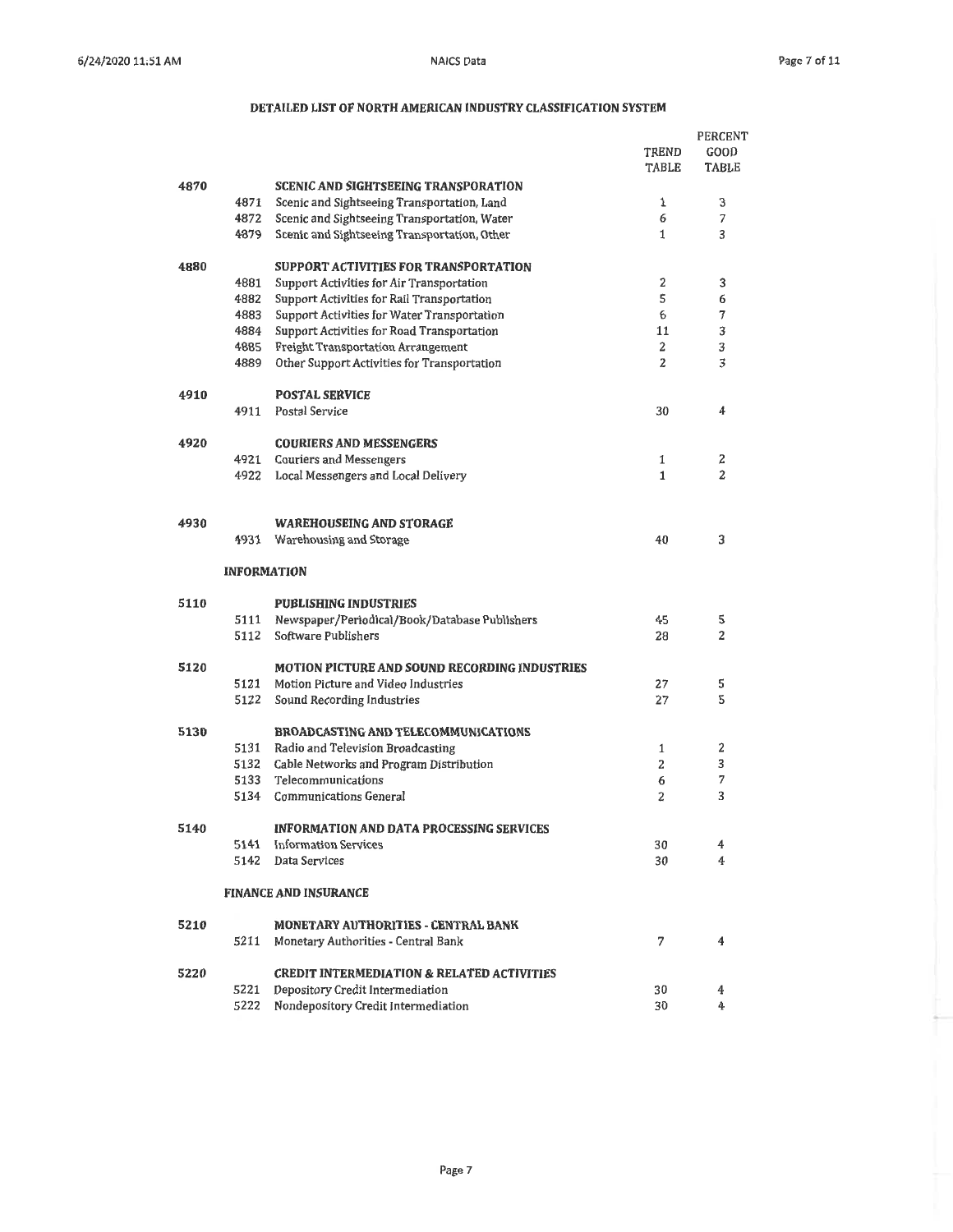|      |      |                                                          | PERCENT        |       |
|------|------|----------------------------------------------------------|----------------|-------|
|      |      |                                                          | TREND          | GOOD  |
|      |      |                                                          | TABLE          | TABLE |
| 5230 |      | SECURITY, COMMODITY CONTRACTS & LIKE ACTIVITY            |                |       |
|      | 5231 | Security & Commodity Contract Intermediation & Brokerage | 30             | 4     |
|      | 5232 | Securities & Commoditity Exchanges                       | 30             | 4     |
|      | 5239 | Other Financial Investment Activities                    | 30             | 4     |
|      |      |                                                          |                |       |
| 5240 |      | <b>INSURANCE CARRIERS AND RELATED ACTIVITIES</b>         |                |       |
|      | 5241 | Insurance Carriers                                       | 30             | 4     |
|      | 5242 | Agencies & Other Insurance Related Activities            | 30             | 4     |
| 5250 |      | FUNDS, TRUSTS, AND OTHER FINANCIAL VEHICLES              |                |       |
|      | 5251 | Insurance and Employee Benefit Funds                     | 30             | 4     |
|      | 5259 | Other Investment Pools and Funds                         | 30             | 4     |
|      |      | <b>REAL ESTATE AND RENTAL AND LEASING</b>                |                |       |
| 5310 |      | <b>REAL ESTATE</b>                                       |                |       |
|      |      | 5311 Lessors of Real Estate                              | 30             | 4     |
|      |      | 5312 Offices of Real Estate Agents and Brokers           | 30             | 4     |
|      |      | 5313 Activities Related to Real Estate                   | 30             | 4     |
| 5320 |      | <b>RENTAL AND LEASING SERVICES</b>                       |                |       |
|      | 5321 | Automotive Equipment Rental and Leasing                  | 2              | 3     |
|      |      | 5322 Consumer Goods Rental                               | 2              | 3     |
|      |      | 5323 General Rental Centers                              | 2              | 3     |
|      | 5324 | Commercial/Industrial Equip Rental & Leasing             | $\overline{2}$ | 3     |
| 5330 |      | LESSOR OF OTHER NONFINANCIAL INTANGIBLE ASSET            |                |       |
|      | 5331 | Lessors of Other Nonfinancial Intagible Asset            | 30             | 4     |
|      |      | PROFESSIONAL SCIENTIFIC & TECHNICAL SERVICES             |                |       |
| 5410 |      | PROFESSIONAL, SCIENTIFIC & TECHNICAL SERVICES            |                |       |
|      | 5411 | <b>Legal Services</b>                                    | 30             | 4     |
|      | 5412 | Accounting/Tax Prep/Bookkeeping/Payroll Taxes            | 30             | 4     |
|      | 5413 | Architectural, Engineering & Related Services            | 29             | 3     |
|      | 5414 | Specialized Design Services                              | 30             | 4     |
|      | 5415 | Computer Systems Design and Related Services             | 28             | 2     |
|      | 5416 | Management, Sci. & Tech Consulting Services              | 30             | 4     |
|      | 5417 | Scientific Research and Development Services             | 30             | 4     |
|      | 5418 | Advertising and Related Services                         | 30             | 4     |
|      | 5419 | Other Professional/Scientific/Technical Services         | 30             | 4     |
|      |      | <b>MANAGEMENT OF COMPANIES AND ENTRERPRISES</b>          |                |       |
| 5510 |      | <b>MANAGEMENT OF COMPANIES AND ENTERPRISES</b>           |                |       |
|      | 5511 | Mangement of Companies and Enterprises                   | 30             | 4     |
|      |      |                                                          |                |       |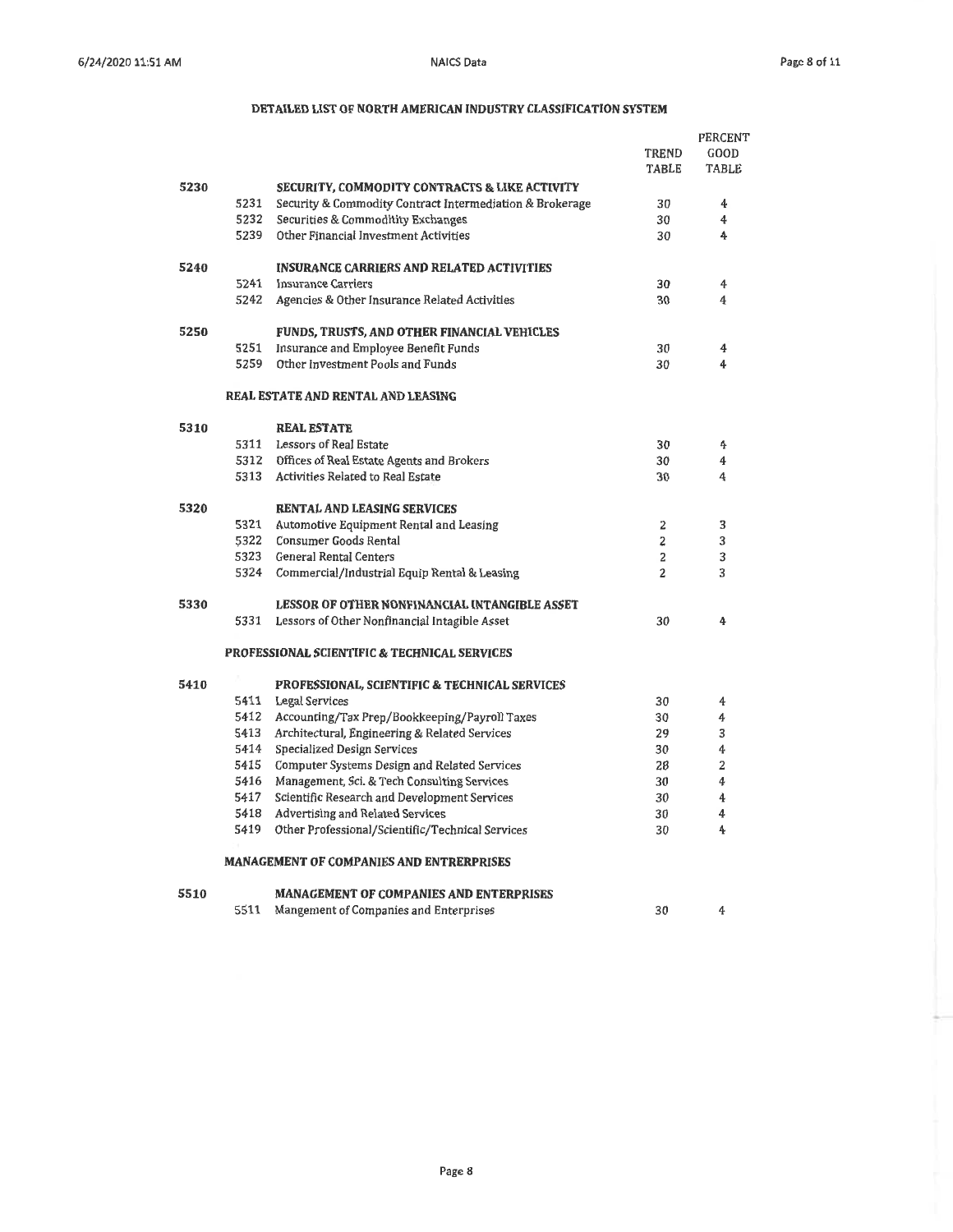|      |      |                                                        |       | <b>PERCENT</b> |
|------|------|--------------------------------------------------------|-------|----------------|
|      |      |                                                        | TREND | GOOD           |
|      |      |                                                        | TABLE | <b>TABLE</b>   |
|      |      | ADMIN/SUPPORT WASTE MGT/REMEDIATION SERVICES           |       |                |
| 5610 |      | <b>ADMINISTRATIVE AND SUPPORT SERVICES</b>             |       |                |
|      |      | 5611 Office Administrative Services                    | 30    | 4              |
|      |      | 5612 Facilities Support Services                       | 30    | 4              |
|      |      | 5613 Employment Services                               | 30    | 4              |
|      |      | 5614 Business Support Services                         | 30    | 4              |
|      |      | 5615 Travel Arrangement and Reservation Services       | 30    | 4              |
|      |      | 5616 Investigation and Security Services               | 30    | 4              |
|      |      | 5617 Services to Buildings and Dwellings               | 30    | 4              |
|      |      | 5619 Other Support Services                            | 30    | 4              |
| 5620 |      | WASTE MANAGEMENT AND REMEDIATION SERVICES              |       |                |
|      |      | 5621 Waste Collection                                  | 40    | 3              |
|      |      | 5622 Waste Treatment and Disposal                      | 3     | 4              |
|      |      | 5629 Remediation & Other Waste Management Services     | 3     | 4              |
|      |      | <b>EDUCATION SERVICES</b>                              |       |                |
| 6110 |      | <b>EDUCATIONAL SERVICES</b>                            |       |                |
|      |      | 6111 Elementary and Secondary Schools                  | 37    | 4              |
|      |      | 6112 Junior Colleges                                   | 37    | 4              |
|      |      | 6113 Colleges, Universities & Professional Schools     | 37    | 4              |
|      |      | 6114 Business Schools & Computer & Management Training | 37    | 4              |
|      |      | 6115 Technical and Trade Schools                       | 37    | 4              |
|      |      | 6116 Other Schools and Instruction                     | 37    | 4              |
|      |      | 6117 Educational Support Services                      | 37    | 4              |
|      |      | <b>HEALTH CARE AND SOCIAL ASSISTANCE</b>               |       |                |
| 6210 |      | <b>AMBULATORY HEALTH CARE SERVICES</b>                 |       |                |
|      |      | 6211 Offices of Physicians                             | 19    | 4              |
|      |      | 6212 Offices of Dentists                               | 19    | 4              |
|      | 6213 | Offices of Other Health Practitioners                  | 19    | 4              |
|      |      | 6214 Outpatient Care Centers                           | 19    | 4              |
|      |      | 6215 Medical and Diagnostic Labortories                | 19    | 4              |
|      | 6216 | Home Health Care Services                              | 19    | 4              |
|      | 6219 | Other Ambulatory Health Care Services                  | 19    | 4              |
| 6220 |      | <b>HOSPITALS</b>                                       |       |                |
|      | 6221 | General Medical and Surgical Hospitals                 | 19    | 4              |
|      | 6222 | Psychiatric and Substance Abuse Hospitals              | 19    | 4              |
|      | 6223 | Other Specialty Hospitals                              | 19    | 4              |
| 6230 |      | NURSING AND RESIDENTIAL CARE FACILITIES                |       |                |
|      | 6231 | <b>Nursing Care Facilities</b>                         | 19    | 4              |
|      | 6232 | Residential Mental Retardation/Health Facilities       | 19    | 4              |
|      | 6233 | Community Care Facilities for the Elderly              | 19    | 4              |
|      | 6239 | Other Residential Care Facilities                      | 19    | 4              |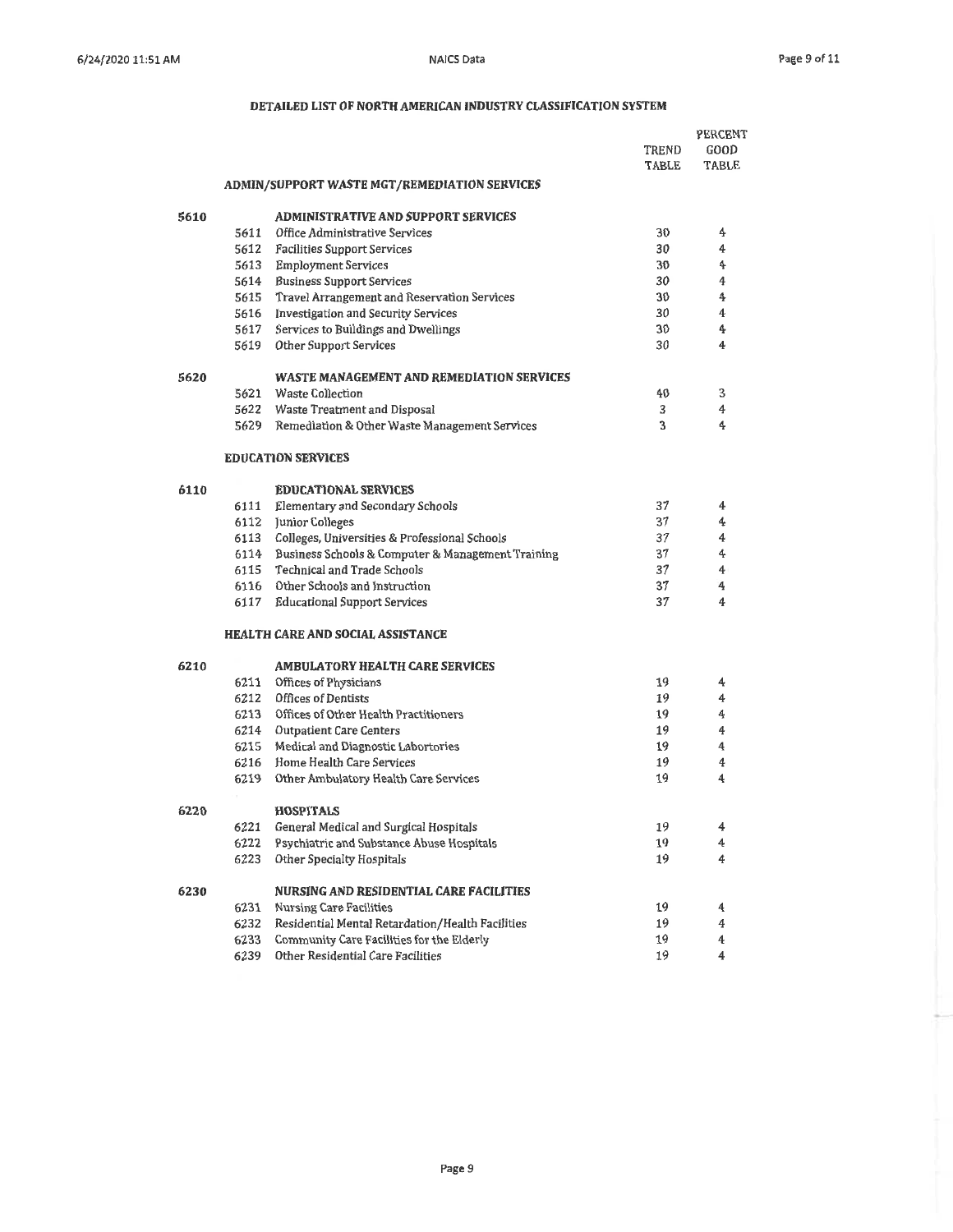÷

|      |      |                                                                                               |                | PERCENT       |
|------|------|-----------------------------------------------------------------------------------------------|----------------|---------------|
|      |      |                                                                                               | TREND          | GOOD<br>TABLE |
|      |      |                                                                                               | TABLE          |               |
| 6240 |      | <b>SOCIAL ASSISTANCE</b>                                                                      | 3              | 4             |
|      |      | 6241 Individual and Family Services                                                           | 3              | 4             |
|      |      | 6242 Community/Emergency and Other Relief Services<br>6243 Vocational Rehabilitation Services | 3              | 4             |
|      |      | 6244 Child Care Services                                                                      | 3              | 4             |
|      |      |                                                                                               |                |               |
|      |      | <b>ARTS, ENTERTAINMENT, AND RECREATION</b>                                                    |                |               |
| 7110 |      | PERFORM ARTS, SPECTATOR SPORTS & RELATED IND                                                  |                |               |
|      |      | 7111 Performing Arts Companies                                                                | 3              | 4             |
|      |      | 7112 Spectator Sports                                                                         | 3              | 4             |
|      |      | 7113 Promoters of Entertainment Events                                                        | 3              | 4             |
|      |      | 7114 Agents/Managers for Artists & Other Public Figures                                       | 3              | 4             |
|      |      | 7115 Independent Artists, Writers, and Performers                                             | 3              | 4             |
| 7120 |      | <b>MUSEUMS, HISTORICAL SITES &amp; LIKE INSTITUTIONS</b>                                      |                |               |
|      | 7121 | Museums, Historical Sites & Like Institutions                                                 | 3              | 4             |
| 7130 |      | AMUSEMENT, GAMBLING & RECREATION INDUSTRIES                                                   |                |               |
|      |      | 7131 Amusement Parks and Arcades                                                              | 4              | 5             |
|      |      | 7132 Gambling Industries                                                                      | 1              | 2             |
|      | 7139 | Other Amusement and Recreation Industries                                                     | 3              | 4             |
|      |      | <b>ACCOMMODATION AND FOOD SERVICES</b>                                                        |                |               |
| 7210 |      | <b>ACCOMMODATION</b>                                                                          |                |               |
|      |      | 7211 Traveler Accommodation                                                                   | 20             | 4             |
|      |      | 7212 RV Parks & Recreational Camps                                                            | 3              | 4             |
|      |      | 7213 Rooming and Boarding Houses                                                              | 20             | 4             |
| 7220 |      | <b>FOOD SERVICES AND DRINKING PLACES</b>                                                      |                |               |
|      |      | 7221 Full-Service Restaurants                                                                 | 35             | 4             |
|      |      | 7222 Limited-Service Eating Places                                                            | 35             | 4             |
|      |      | 7223 Special Food Services                                                                    | 35             | 4             |
|      |      | 7224 Drinking Places(Alcoholic Beverages)                                                     | 35             | 4             |
|      |      | OTHER SERVICES (EXCEPT PUBLIC ADMINISTRATION)                                                 |                |               |
| 8110 |      | <b>REPAIR AND MAINTENANCE</b>                                                                 |                |               |
|      | 8111 | Automotive Repair and Maintenance                                                             | 17             | 4             |
|      | 8112 | Electronic & Precision Equipment R&M                                                          | 3              | 4             |
|      | 8113 | Commercial Equipment(Exc auto & Elec)R&M                                                      | 3              | 4             |
|      | 8114 | Personal & Household Goods R&M                                                                | 3              | 4             |
| 8120 |      | PERSONAL AND LAUNDRY SERVICES                                                                 |                |               |
|      | 8121 | Personal Care Services                                                                        | 2              | 3             |
|      | 8122 | Death Care Services                                                                           | $\overline{2}$ | 3             |
|      | 8123 | Dry-Cleaning and Laundry Services                                                             | 21             | 3             |
|      | 8124 | <b>Tanning Salons</b>                                                                         | 3              | 4             |
|      |      | 8129 Other Personal Service                                                                   | $\overline{2}$ | 3             |